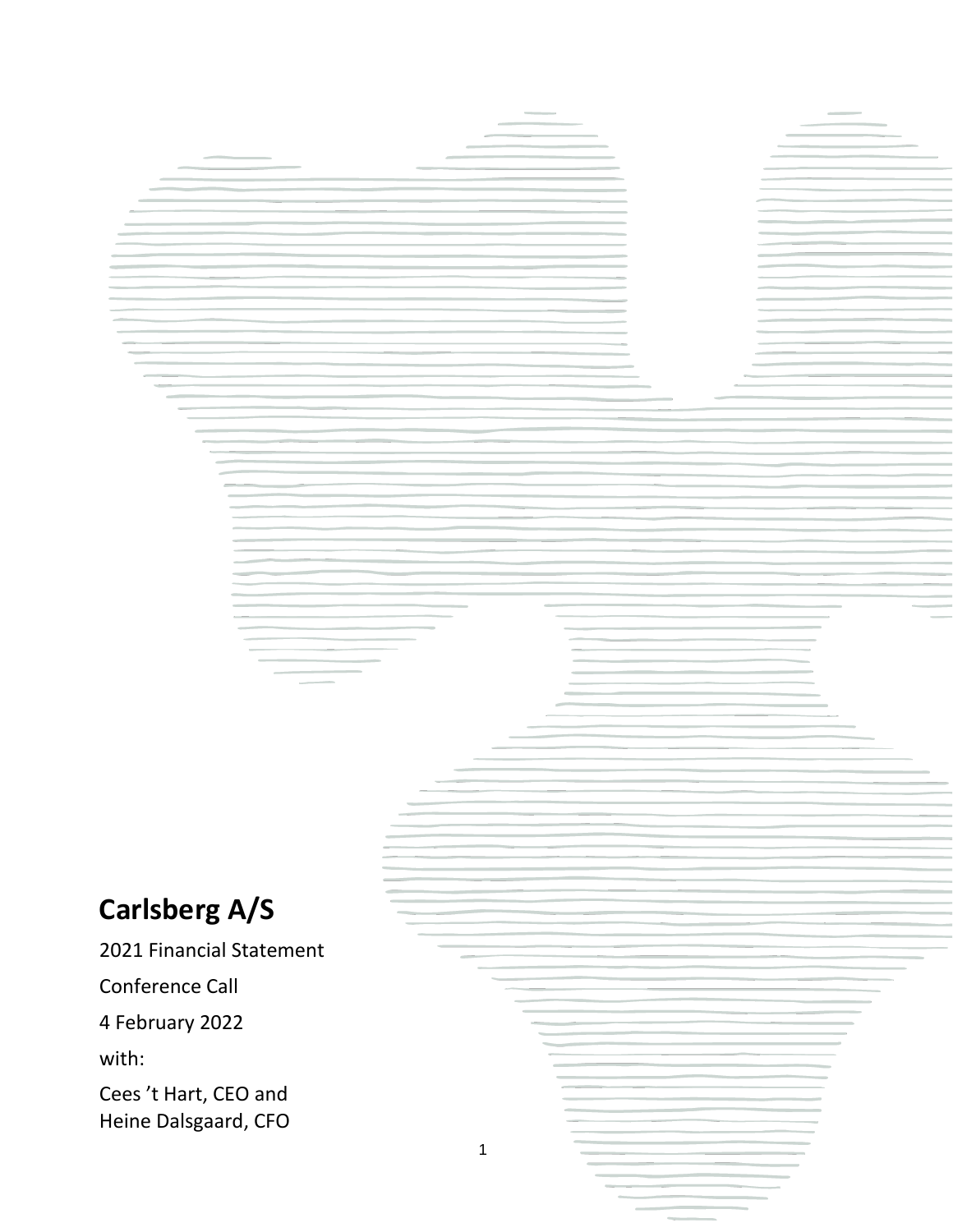## **MANAGEMENT DISCUSSION SECTION**

Operator: Welcome to the Carlsberg's Financial Year 2021 Financial Statement. For the first part of this call, all participants are in a listen-only mode. Afterwards, there'll be a question-and-answer session. [Operator Instructions] This conference call is being recorded.

I will now hand it over to the speakers. Please begin.

#### **Cees 't Hart, CEO**

Good morning, everybody, and welcome to this conference call. My name is Cees 't Hart, and I'm joined by CFO, Heine Dalsgaard, and Vice President of Investor Relations, Peter Kondrup. I hope you and your families are safe and well.

Yesterday, we announced our new SAIL'27 strategy. Due to our new long-term financial targets, we had to publish these announcements as soon as the board had approved them, hence the announcement yesterday afternoon. Today's call will, therefore, be different than our usual full-year conference calls. We will start off with the full-year results and 2022 outlook, and then we will go through the headlines of SAIL'27. We expect the call to last 1.5 hours, split between our prepared remarks and the Q&A.

We will hopefully meet many of you during the coming road show where we can answer any additional questions. In September, we will host a Capital Markets Day where we will present SAIL'27 in more detail, and you will get the opportunity to meet our leadership team.

Please turn to slide 3 and key financial strategic highlights of the year.

The group delivered a strong set of results, while navigating a very turbulent environment as most markets being impacted by COVID-19 and related restrictions. Total volumes grew organically by 7.4%. Compared with the pre-pandemic 2019 level, volumes were up by 5%. Operating profit was DKK 10.9 billion. This was 12.5% organic year-on-year improvement. Total cash returns to shareholders amounted to DKK 6.8 billion, up almost DKK 800 million compared with 2020.

We continued to deliver strongly against our SAIL'22 priorities despite continued lockdowns and restrictions, craft & speciality volumes were up by 15%. Alcohol-free brews continued the strong momentum and grew by 17%, driven by strong growth in both Western Europe and Central & Eastern Europe. E-commerce is becoming an increasingly important sales channel. Our total e-commerce revenue amounted to DKK 4 billion in 2020, up by more than 50% versus 2020. Our business-to-consumer ecommerce revenue was up by around 40%, while business-to-business through our own Carl's shop was up by around 60%.

Please turn to slide 4, and Western Europe. The region has a very volatile year. H1 was impacted by ontrade restrictions, while H2 benefited from less restrictions in Q3 and easy comparables in Q4. Our on-trade volumes for the year grew by 12% but were still only at index 65 compared to pre-pandemic levels, although improving to around index 80 in Q4. Compared with 2020, on-trade volumes more than doubled in Q4.

The total volumes grew organically by 4.2%. Acquisitions added around 2.5 million hectoliter and the total reported volume growth was 10.7%. Other beverage volumes grew faster than the beer volumes due to a strong performance for the Nordic CSD businesses. Alcohol-free brews grew by around 15% and now accounts for more than 5% of the regional beer volumes. Craft & speciality grew by around 5%, supported by the on-trade improvement.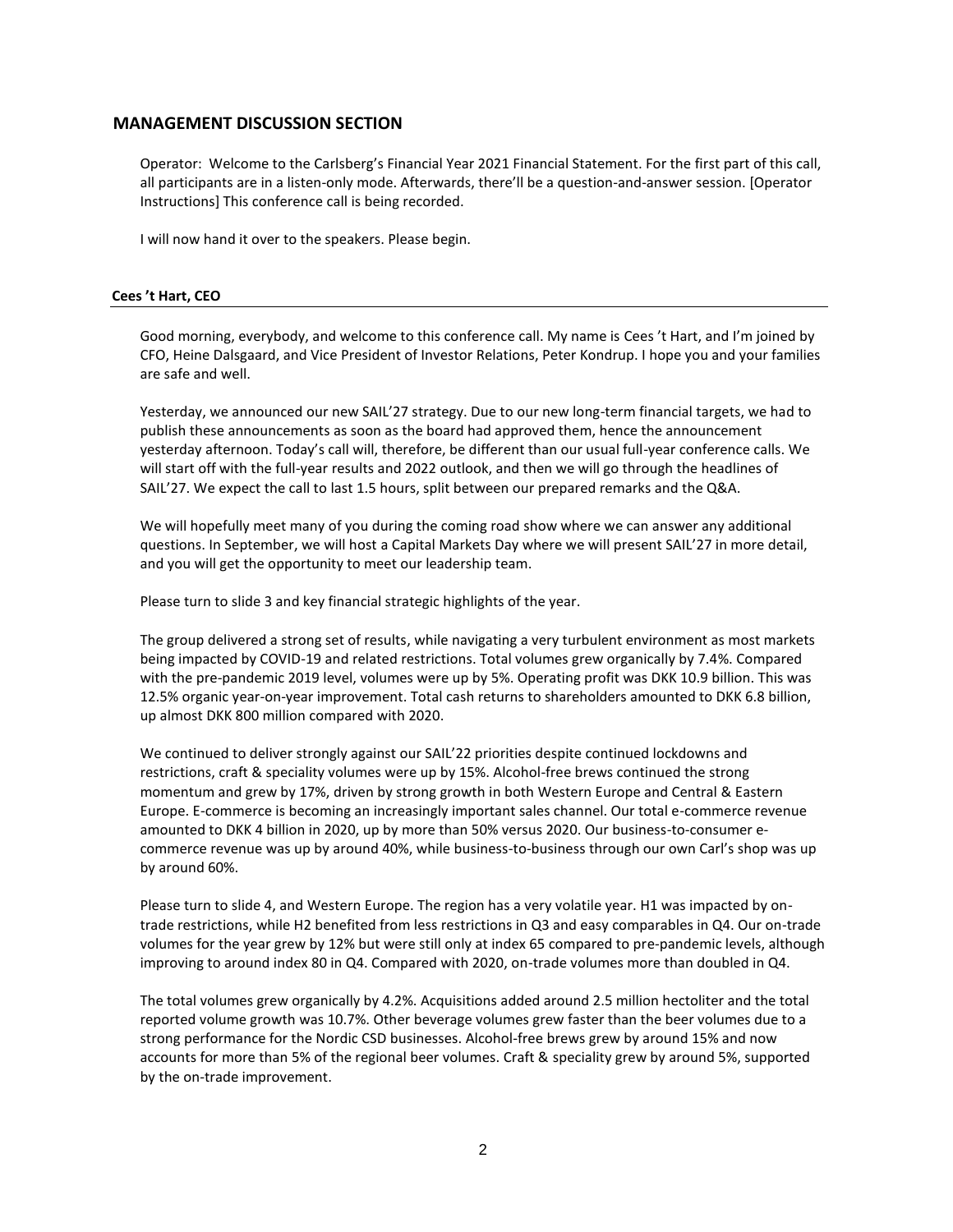Revenue per hectoliter increased by 2%. There was a strong improvement in the H2 due to a positive channel mix. The operating profit grew in most markets, supported by the recovery in H2. In addition, the profit benefited from cost savings in 2020 and 2021.

The operating margin, excluding acquisitions, improved by 40 basis points. The reported margin declined by 80 basis points due to the acquisitions of Marston's brewing activities and Wernesgrüner, both of which had lower margins than the regional average.

Slide 5 and a few market-specific comments. In the interest of time, I will, for all three regions, focus my comments on the larger markets and the most important events.

Our Nordic markets performed very well and the volumes grew by high-single-digit percentages, with a double-digit growth in Denmark and Norway. In Denmark, we benefited from the early removal of the restrictions and the reopening of the Danish-German border. In Norway, the growth was supported by domestic tourism and good growth for brands such as our strong local power brand, Frydenlund, and Tuborg. Craft & speciality, alcohol-free brews, and CSD delivered particularly strong growth.

In the UK, the key focus in 2021 was the integration of Marston's brewing activities. It was executed very well, and we are achieving the expected synergies. We remain very optimistic for the opportunities for the combined businesses, both in terms of synergies and commercial upsides. However, 2021 was a challenging year for the business due to its significant on-trade exposure. After a tough H1, the business rebounded strongly in H2 when on-trade restrictions were relaxed. Our international lager brands, Carlsberg Danish Pilsner and Poretti, and some of our license brands performed very well.

In France, our volumes declined slightly. Revenue increased due to positive channel and brand mix, the latter driven by very good growth for our alcohol-free brand, Tourtel, and craft & speciality. Our market share declined, mainly due to our mainstream brand, Kronenbourg, which declined in line with the category. In Germany, the Wernesgrüner acquisition was integrated very fast, and is delivering the expected financial benefits.

Please turn to slide 6 and Asia, that delivered a very good year despite all markets being impacted by restrictions, albeit with very different levels of severity and timing. Although vaccination rates are increasing and restrictions are gradually being removed, there is still a risk of continued volatility in the region for the coming quarters.

Total volumes grew by 12.1% mainly driven by China and India. H2 volume growth was slower than in H1 mainly due to high comparable numbers in China. Other beverages saw good growth due to the soft drink and energy drink businesses in Cambodia and Laos.

Revenue per hectoliter grew by 3%, positively impacted by channel and brand mix that more than offset country mix. Operating profit grew strongly by 23.9% and operating margin improved by 140 basis points to 24.9%. The improvement was mainly driven by strong volume growth, higher revenue per hectoliter and tight cost control and achieved despite higher marketing investments.

Slide 7 and a few market specific comments. The Chinese markets grew by an estimated 5%. Our volumes grew by 15%, well ahead of the market and driven by strong growth for our international and local premium brands. 1664 Blanc grew by 36% and Wusu by 34%. We expanded our big cities, both in terms of adding new cities and strengthening our position in existing cities. We are now in 41 cities with our international premium brands.

Q4 volumes in China declined slightly due to tough comparables as volumes grew by 15% in Q4 2020. Compared with 2019, Q4 volumes were up by 12% and full year volumes by almost 20%. The sell-in to the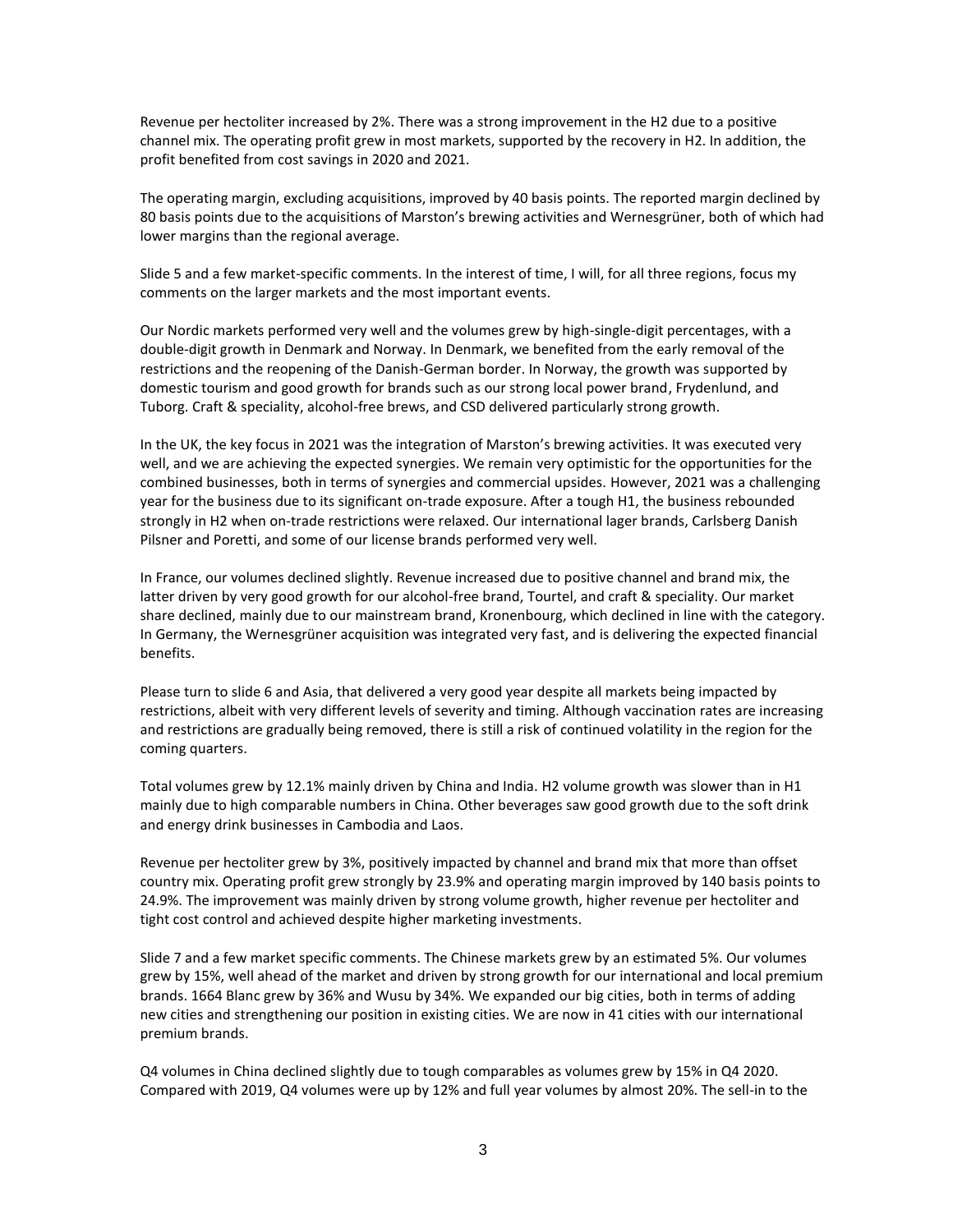Chinese New Year celebrations did not take place in Q4 but is happening now in January, which means that we are looking at a very good volume development in China at the beginning of 2022.

In India, the year was impacted by restrictions at various times. For the full year, we saw very good recovery. Volumes were up by more than 30%, although they remain below 2019 levels. Revenue per hectoliter increased due to growth of the premium Carlsberg brand, price increases in some states, and a positive packaging mix.

Laos is among the Asian markets being hardest hit by restrictions, including alcohol bans. Our volumes declined by around 5%. Soft drinks and water business performed better than beer due to fewer restrictions for non-alcoholic products. Revenue per hectoliter remained solid due to price increases while there was a negative brand mix due to strong growth from our local economy beer brand Lanexang, as the weakening of the local economy has impacted consumer spending.

Slide 8 and Central & Eastern Europe. The region delivered a solid set of results. Volumes were flat or grew in all markets and market shares improved in 12 out of 16 markets. Other beverages grew by 20% due to strong growth for our energy brand, Flash Up, that is available in several markets in Eastern Europe. Alcohol-free brews did very well, growing by 19%, significantly ahead of the overall category as we estimate it. Russia and Ukraine are actually our two largest markets for alcohol-free brews. Revenue grew organically by 10.1%. Revenue per hectoliter was up by 4%, impacted by price increases in some of the Eastern European markets and the on-trade recovery in some South-Eastern markets.

Revenue for hectoliter accelerated in Q4, as were able to take price increases in several markets in the region. In parts of the region, we were already in H2 impacted by high input and logistics costs. We have not yet been able to offset this by higher revenue per hectoliter, and therefore, operating profit grew organically by 1% and operating profit margin declined by 140 basis points. Operating margin was also impacted by the continued difficult competitive environment in Russia.

Slide 9, please. In a slightly growing Russian market, we delivered 5% organic volume growth. Revenue per hectoliter increased by mid-single digit percentages, with an acceleration towards the end of the year due to the price increases of around 4% in September, less promotional volumes in Q4 and a very healthy brand mix. Our market share improved slightly for the year, but weakened in Q4 as we increased our value focus and saw some customer delistings in the quarter.

The key focus in Russia is further premiumization, and we saw very good growth for key premium brands. Crafts & speciality grew by more than 40%, with 1664 Blanc as a key contributor. The development in Southeast Europe mirrored the one in Western Europe. This positive impact from fewer restrictions and consequently a positive channel mix as on-trade started to recover. Some markets, such as Greece and Italy benefited from tourists coming back.

The geographically very diverse Export & License business performed very well, delivering around 10% volume growth. Carlsberg and Tuborg grew in several European markets. 1664 Blanc and Somersby in Asia Pacific and Canada, and alcohol-free brands in the Middle East.

With that, I will hand over to Heine who will take you through the financials and outlook.

#### **Heine Dalsgaard, CFO**

Thank you, Cees, and good morning, everyone. Please turn to slide 10 and a few comments on the financials. In the interest of time, I will also focus on the key highlights. The full-year announcement contains a detailed description of all financials and so does the annual report, which will be published later today.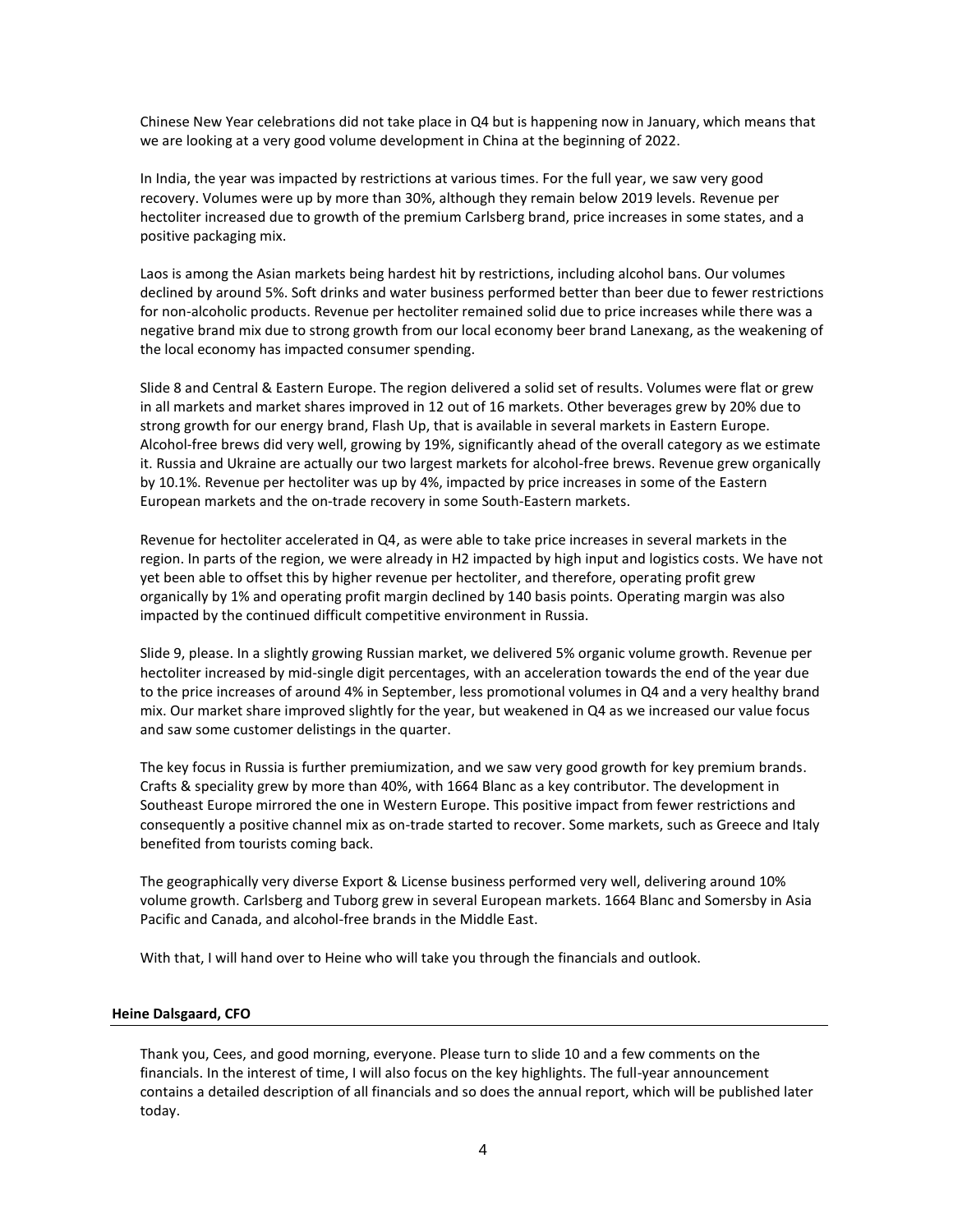Revenue increased organically by 10% and 13.8% in reported terms. The positive revenue per hectoliter of 3% was due to positive channel mix in many markets and more premium and alcohol-free products. Revenue was 1% above pre-pandemic 2019 levels. The acquisition impact was due to the acquisition of Marston's brewing activities in the UK and Wernesgrüner in Germany.

Gross profit increased organically by 9% and 10.5% in reported terms. The gross margin decline of 140 basis points was mainly due to acquisitions. Excluding acquisitions, gross margin declined by 60 basis points due to higher input costs in some Central & European markets and also negative country mix. Gross profit per hectoliter improved organically by 1%.

We have been very satisfied with our operating cost management tool which enables us to execute tight and flexible cost control. Total OpEx grew organically by 8t%, mainly driven by higher marketing and also higher admin costs. Admin costs were particularly impacted by acquisitions, currencies, and certain one-off provisions in addition to higher variable pay accruals because of the strong financial performance for the year. Despite this, the ratio of SG&A to revenue declined by approximately 60 basis points to 14%. For the year, marketing increased by 11% organically and amounted to 7.6% of revenue.

Operating profit grew organically by 12.5% and in reported terms by 12%. Reported operating profit for 2021 was 4% above 2019, thanks to many mitigating initiatives and also strong performance in China and some of our European markets. The operating margin was 16.3%. Excluding acquisitions and in particular, the Marston's acquisition in the UK, operating margin increased by 30 basis points to 16.9%.

Slide 11, please. Special items were positively impacted by reversal of provisions made purchase price allocations in previous years in China and in Cambodia. These amounted to more than DKK 1.2 billion and were related to excise taxes and employer obligations that have been settled or not realized. On the cost side, we made impairment and write-downs of the Tibet Lhasa brewery and on the Baltika brand due to higher Russian interest rates and higher COGS. Special items were impacted by the decision to deconsolidate the Nepalese business at the end of 2021. This was due to actions taken by our local minority shareholder with a related party to a 33% shareholder in Carlsberg South Asia. We elaborate further on the partnerships in the full year announcement and also in the annual report. With respect to the deconsolidation, accounting wise, as of 2022, the Nepalese business will move from fully consolidated to being an associate. The impact on operating profit will be approximately DKK 50 million and on revenue around DKK 500 million. The impact on net profit and also earnings per share will be very limited.

Net financial items amounted to DKK 381 million, or DKK 319 million excluding currency gains and losses. Financial items were positively impacted by the reversal of a previous impairment of a loan to our JV partner in India and Nepal. This was partly offset by higher provisions related to accrued interest on tax cases in certain markets.

The effective tax rate improved to 21.7%. This was impacted by tax-exempt and non-deductible special items. Excluding these, the effective tax rate was 23.5%.

The increase in non-controlling interest of DKK 385 million was particularly due to strong operating results in China but also due to PPA adjustments in China and contingent considerations in the UK. Adjusting for the impact of special items, non-controlling interest would have been DKK 1,082 million, which is the number you should use as the base when modeling 2022 and onwards.

Net profit improved by 14%. Adjusted for special items after-tax, net profit increased by 9%. Adjusted EPS increased by 11% supported by the share buybacks. Compared with 2019, adjusted EPS was up by 18%.

Slide 12, please. Free cash flow improved significantly and was very strong at DKK 8.9 billion. This was driven by higher EBITDA, which was up by 10% in reported terms, a significant cash inflow from trade working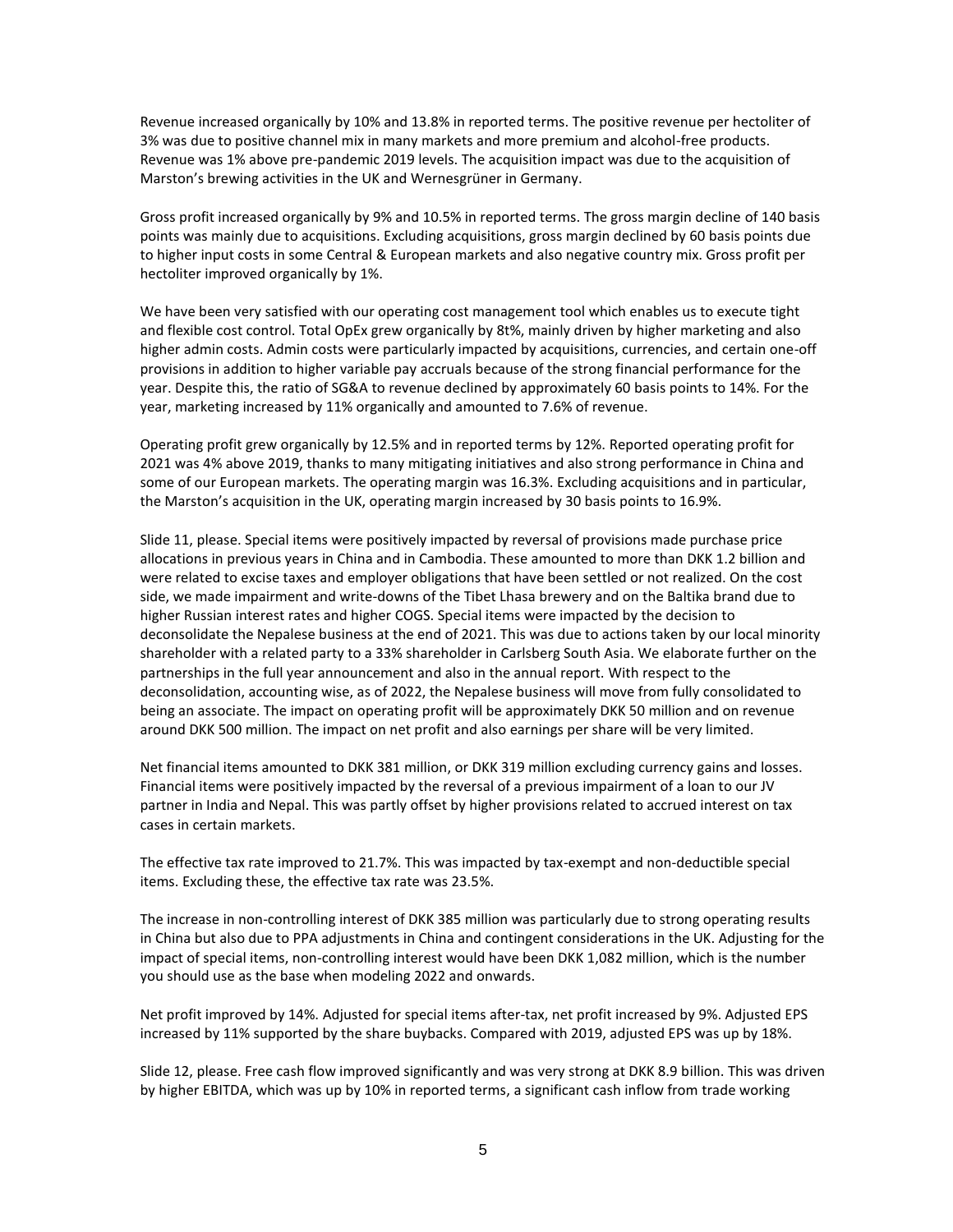capital, as well as last year's acquisitions. CapEx amounted to DKK 4.2 billion. This was an increase of DKK 625 million versus last year when excluding the purchase of the Brooklyn brand rights in 2020.

Trade working capital to revenue was strong at minus 18.4%, which is the level that we're very satisfied with. ROIC improved by 140 basis points to 10.3% due to higher profits and also the lower tax rates. Excluding goodwill, ROIC improved by 430 basis points to 27.5%.

Due to the strong free cash flow and despite paying DKK 6.8 billion in dividends and share buybacks, our financial leverage declined to 1.24 times. This is more conservative than in recent years, and it is to ensure the financial flexibility to potentially acquire our partner's 33% shareholding in Carlsberg South Asia, which is the holding company owning our Indian and Nepalese business.

The announced buybacks in 2021 was DKK 4 billion. DKK 3.6 billion were cash out in fiscal 2021 and the remainder in January 2022. For 2022, we will continue with quarterly share buybacks due to the continued business uncertainty related to the pandemic and also input costs and general consumer sentiment. Quarterly programs give us the higher level of flexibility during the year.

The share buyback launched this morning amounts to DKK 1 billion and runs until April 2022. The size of subsequent buybacks will, as we did in 2021, be determined quarter-by-quarter, and we will come back with more information on the next quarterly share buyback at the Q1 announcement on April 28. It will be proposed to the AGM to increase the dividend per share by 9% to DKK 24. This corresponds to a payout ratio of 49%, in line with our capital allocation principles.

And now please turn to slide 13 and the outlook for the year. 2022 is expected to be yet another challenging year. In many markets, the pandemic will be a headwind in the first part of the year. And although vaccination rates are going up and restrictions are being relaxed, we are expecting the on-trade channel to be impacted well in the first half. In addition, input costs have been increasing during the second half of 2021 and continue to do so. This will impact cost of goods sold and logistic costs in 2022. Our current estimate is that COGS per hectoliter will increase organically by 10% to 12% and logistic costs by 4% to 5%. This may change during the year due to changes in the spot prices on unhedged input costs as well as transactional FX.

Inflation is also picking up in many markets. This may have an impact on consumer sentiment and subsequently on beer consumption, on brands and on channel mix. We believe that we are well prepared for the challenges and the volatility of 2022. We are aiming at offsetting the higher cost in absolute terms through higher revenue per hectoliter. This will come from a combination of price increases, channel, product and pack mix, and other value management initiatives. In addition, we will continue our tight operating cost focus. Together, these actions will help us mitigate the higher costs and expected also higher marketing spend in 2022.

Based on all of this, we expect an organic operating profit growth of 0% to 7%. Detailed assumptions per region can be found in the full-year announcement. We assume a currency impact on operating profit of plus DKK 250 million, particularly impacted by the Chinese, the Swiss and the Norwegian currencies. Net finance cost excluding FX is assumed to be DKK 550 million, tax rate around 22% to 23% and CapEx around DKK 5 billion.

Those were the comments on the full year results. We will now begin the second part of the call, where we will present our new strategy SAIL'27. Please go to slide 14.

Before handing over to Cees for a review of SAIL'27, let me sum up the financial achievements of SAIL'22.

We have, since the beginning in 2016, measured the financial success of SAIL'22 using three KPIs; organic operating profit growth, ROIC improvement and optimal capital allocation. We have performed very well on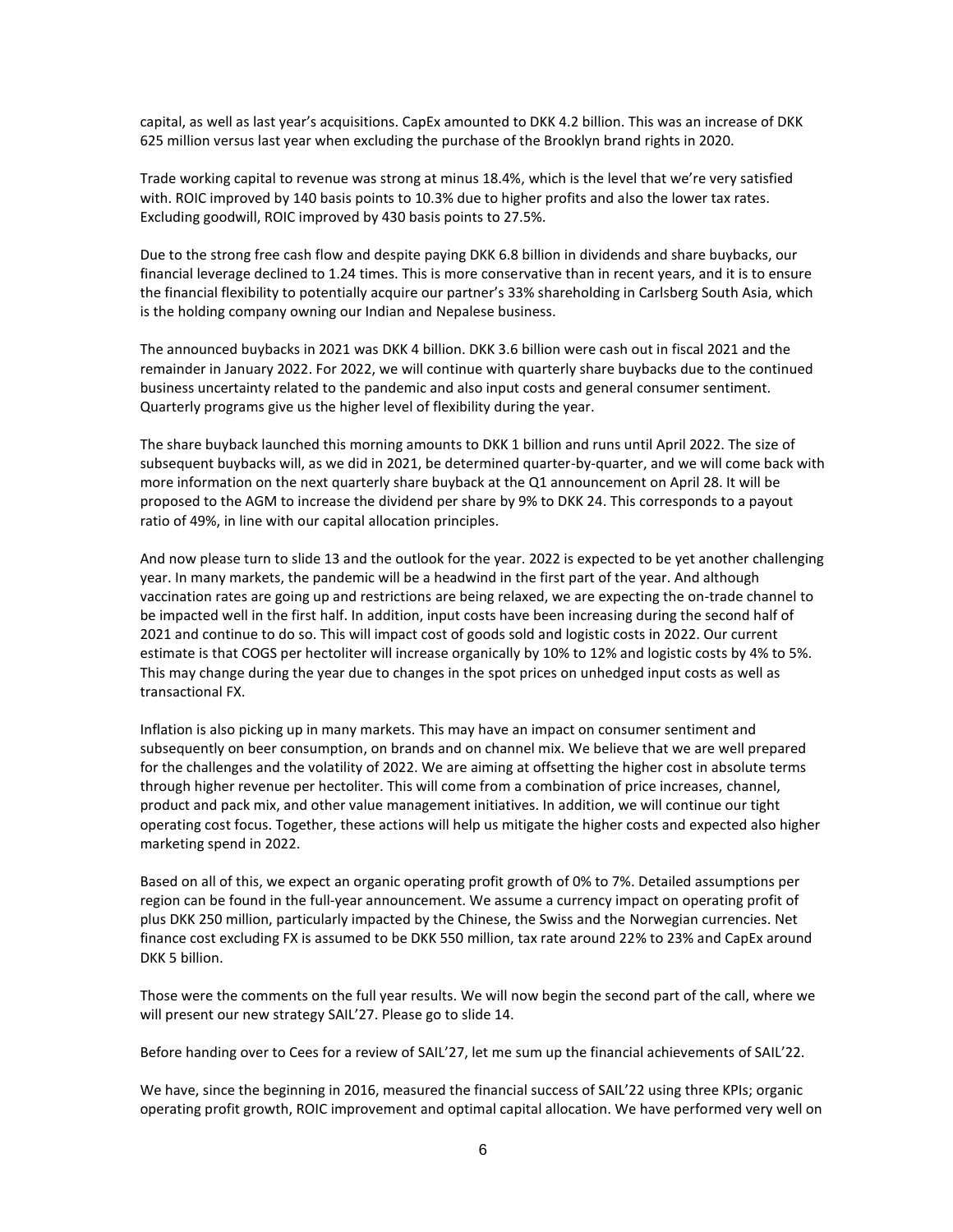all of these, even with the recent two years of significant COVID-19 disruption. Average organic operating profit growth since 2015 has been 7%. The operating margin has increased by 340 basis points from 12.9% in 2015 to 16.3% in 2021. Excluding the dilutive impact from, in particular, the Marston's acquisition in 2020, the increase would have been 400 basis points to 16.9%, which is very much in line with the 17% margin that we articulated in the beginning of the SAIL'22 strategy period.

ROIC, as you can see, improved by 470 basis points compared to 2015 to now 10.3%. The financial leverage has been reduced from 2.3 times in 2015 to now 1.24 times, while at the same time significantly increasing cash returns to shareholders. Dividend per share was DKK 9 in 2015 and DKK 24 for 2021. Including this January, we have carried our share buyback amounting to DKK 11 billion. Total [annual] cash returns to shareholders have therefore increased from DKK 1.4 billion in 2016 to DKK 6.8 billion in 2021.

At the same time, we've also done some acquisitions, such as Cambrew in Cambodia, the Brooklyn brand rights, Marston's brewing activities in the UK, Wernesgrüner in Germany, as well as increasing our economic stake in in Super Bock in Portugal. So all in all, very good financial performance since the launch of SAIL'22 and Funding the Journey in 2016.

Now, we will continue on the next theme of our journey, SAIL'27. Over to you, Cees.

#### **Cees 't Hart, CEO**

Thank you, Heine. Please turn to slide 15. As SAIL'22 is coming to an end this year, we announced our new strategy, SAIL'22, yesterday evening.

We are very pleased with our SAIL'22 achievements during the past six years. In many of our markets, we have delivered on our ambition of becoming the most successful, attractive and professional brewer, and we have been able to significantly improve the Group's strategic organizational and financial health.

While setting the overall direction for the Group, SAIL'22 has also been a living strategy, continuously being adjusted to reflect our learnings and also the changing market environment, particularly during COVID-19. We have obtained key learnings for growth models, such as driving category growth, with alcohol-free brews being a good example, and scaling brands across markets using repeatable models with 1664 Blanc and Somersby being good examples of this. The key strength of SAIL'22 has been our ability to leverage scale well, remaining close to local consumers and customers.

We have achieved a good balance between being purpose-led and performance-driven, the latter by significantly strengthening our performance management culture. We have also achieved a good organizational balance between markets, regions, and central functions.

With SAIL'27, we are building on these strengths and successes. We are setting a new and exciting longterm direction for Carlsberg with higher ambitions for top- and bottom-line growth. SAIL'27 was developed as a collaborative, company-wide effort, engaging more than 200 employees from over 30 different markets and functions. In this way, we could incorporate the learnings from SAIL'22 and ensure that the strategy will be strongly embedded across the organization, and from the beginning.

With SAIL'27, we want to remain an attractive company for our investors, societies, and employees. We want to keep and sharpen our existing strategy, organizational, and financial focus. At the same time, we want to make sure that our direction-setting is refreshed and that we incorporate expected global, regional, and local trends. In other words, SAIL'27 incorporates the learnings from the past and our assumptions on the future, blended together.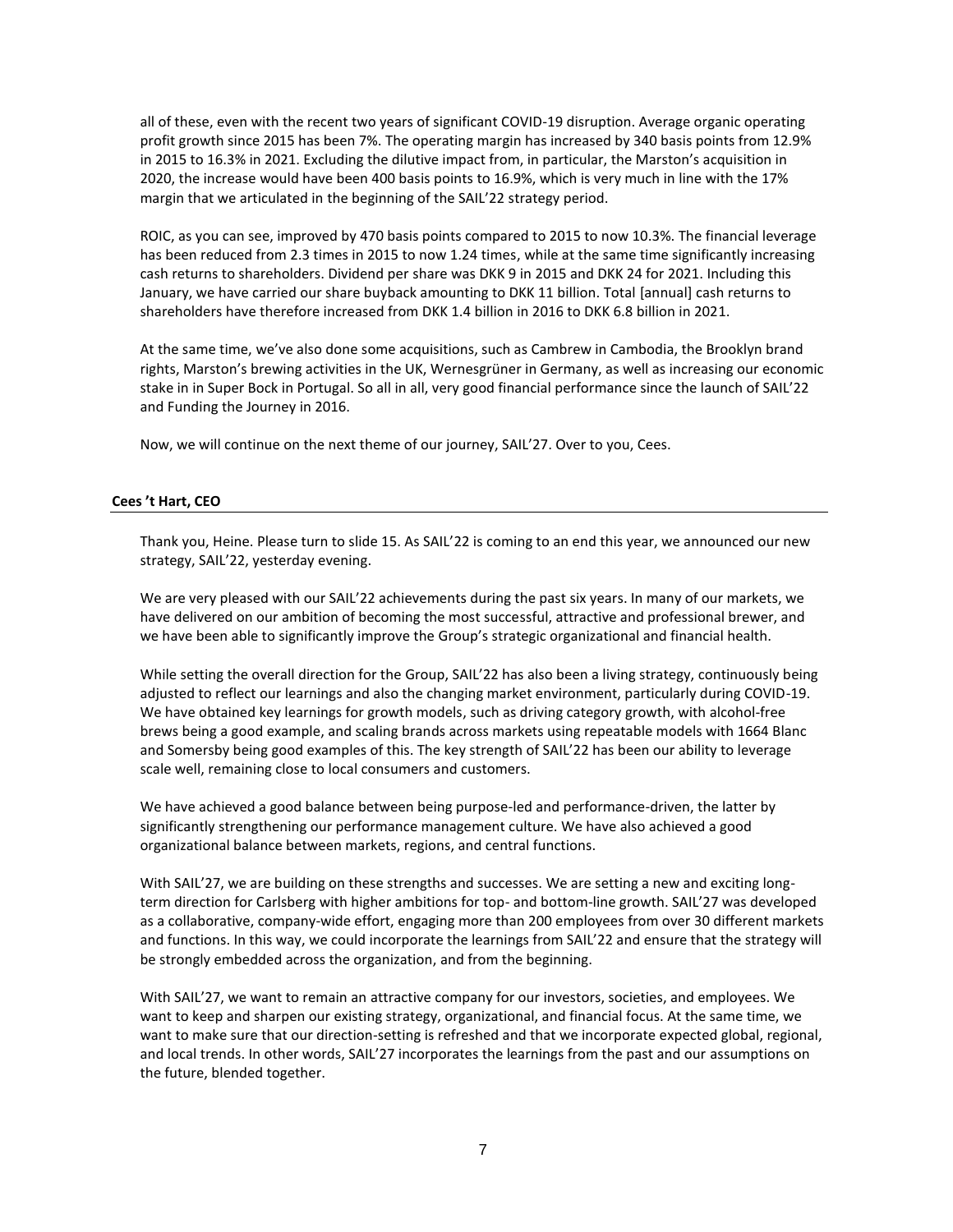As you can see on the slide, we will focus on five strategic levers: portfolio, geographies, execution, culture, and funding the journey. For each of these, we have made distinct choices to be clear on the focus of our efforts and the allocation of resources. It is important to emphasize that, just as with SAIL'22, the strategic levers and choices are an integrated set of activities which together will drive shareholder value.

I will now briefly present the SAIL'27 priorities. You can find a more thourough recap in yesterday's announcement.

Slide 16 and our portfolio choices.

The momentum in premium beer is very positive and across our regions. The premium category is growing three to four times faster than mainstream beer. Historically, our business has been built from local power brands and consequently skewed towards mainstream. Therefore, we have a gap to close in several of our markets.

We see this as a significant opportunity. We have an attractive, diverse brand portfolio and liquids and the right tools to allow us to really step up and improve our performance in the premium category. We will sharpen our approach to how we develop and grow premium brands. This includes a higher level of differentiation versus core mainstream brands in terms of sales execution, value management, marketing investments and resource allocation. We have proven successes to build upon such as craft & speciality, which has delivered average annual volume growth of 11% and increased its share of beer revenue from 7% in 2016 to 14% in 2021. 1664 Blanc, the jewel in our premium portfolio, has grown by more than 15% per year to more than two million hectoliters. We have identified three distinct opportunities for which we will have clear guidance for market on how to drive growth and prioritize brands and investments.

Firstly, we will grow in super premium. A key priority here is to further build and scale 1664 Blanc. We will also drive growth for our local craft brands and selectively scale our super premium brands such as Grimbergen and Brooklyn.

Secondly, we will selectively use Tuborg and Carlsberg, which we believe we can expect more volume and value growth, particularly in Asia. And, thirdly, we will further grow and scale our strong local premium brands that often are regarded as national treasures using repeatable models with proven success. Good examples are brands such as Jacobsen in Denmark, Frydenlund in Norway, and Valaisanne in Switzerland that all have strong momentum.

Slide 17. The mainstream beer category continues to be very important in shaping the overall image of the beer category and for recruiting new consumers. We estimate that more than 60% of total beer category value is generated by mainstream beer. Local mainstream power brands are a significant part of our total portfolio. These brands have strong local roots and histories and fulfil the continued consumer demand for local and authentic brands. Mainstream core beer is the backbone of our business, and it is important that we continuously ensure the relevance and strength of our brands.

We see good opportunities for value growth, for example, by expanding innovations and repeatable commercial models across markets and brands. Our local power brands also offer opportunities for premium line extensions and entry points into other categories, for example alcohol-free beer. We will apply a structured and disciplined approach to manage our local brands, clustering them into four groups in order to determine the level into four groups in order to determine the level of marketing investments needed, criteria for innovations, opportunities for geographical expansions in or outside their home markets and specific value management efforts. So, we are taking a more rigorous approach on how we manage our mainstream core brands. And despite the category is under pressure from premiumization, the category offers appealing long-term revenue growth opportunities for us.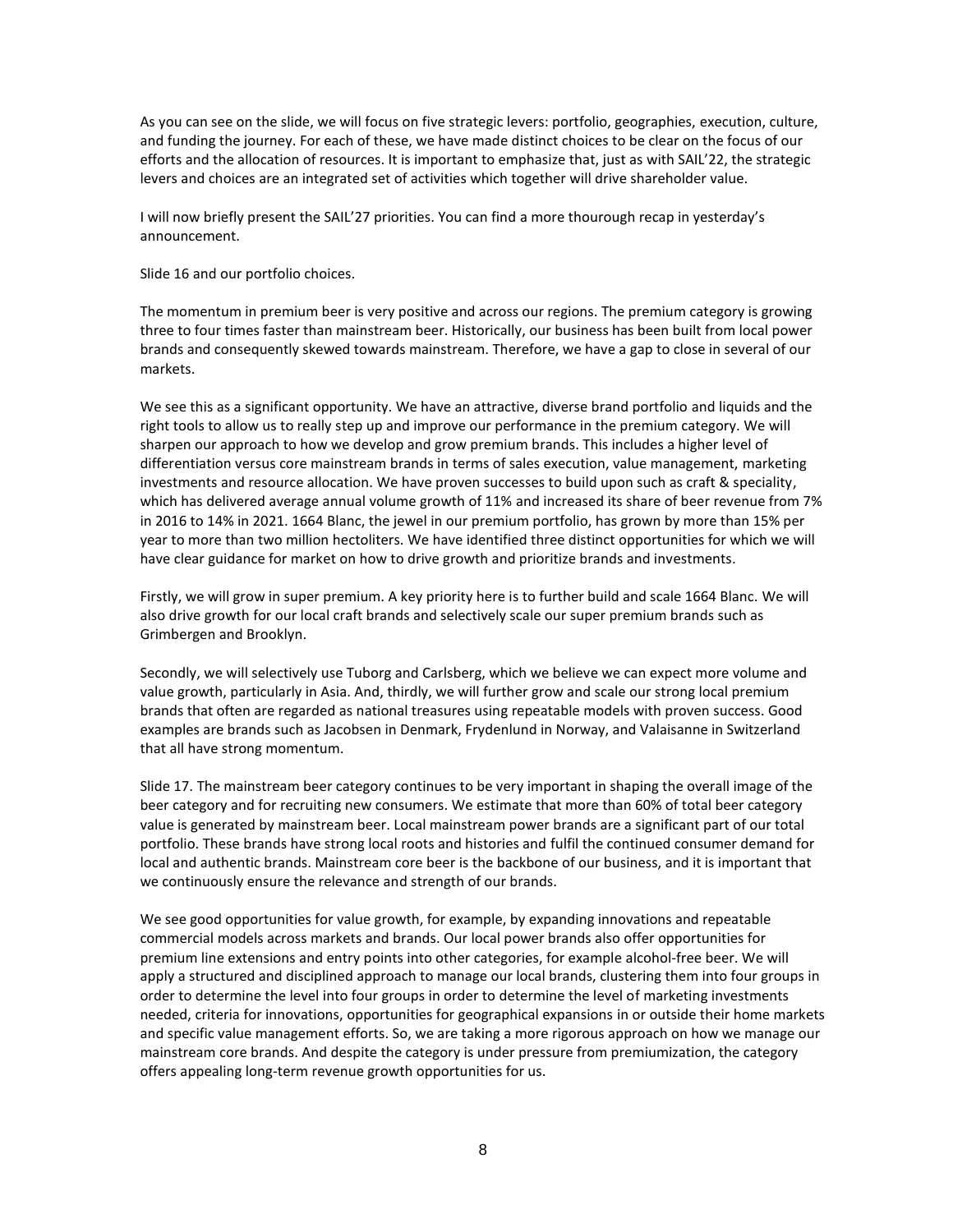Slide 18 and a well-known priority for us. Alcohol-free brews will remain in focus, also in SAIL'27 as it is among the fastest growing beer segments, particularly in Europe. We have delivered strong growth of 14% CAGR in alcohol-free brews during SAIL'22 and in many markets, and Western Europe and Central & Eastern Europe, we hold strong number one market positions.

Our portfolio is right and includes traditional alcohol-free beer, beer mixes, flavored non-alcoholic beers and non-fermented malt beverages. Our ambition is to continue our strong growth momentum. We will do so by accelerating volume growth in Western Europe, further scale our alcohol-free brews portfolio in Central & Eastern Europe and seeding the category in Asia, leveraging our strong local power brands, our international premium brands, and stand-alone alcohol-free brands. Our ambition is to more than double our alcohol-free brew volumes.

Slide 19 and a new priority in SAIL'27. Alcoholic categories beyond beer, such as ciders, hard lemonade, hard seltzers and RTDs are becoming increasingly popular in some of our markets. This is due to sweeter taste and more fruity and flavored variants appealing to some consumer groups. We see a very appealing growth opportunities in this space with already existing and proven brands. The two key brands will be Somersby and Garage that have developed very strong growth in some markets in recent years. From being local priorities, we will now make them global or regional priorities, with the required attention and investments. Those brands have proven to be scalable, and by applying repeatable global models and expanding into new markets, we believe they can deliver a sizeable growth. We will use existing liquids but also expand into other categories, such as hard seltzers or premixes.

These were our portfolio choices. Let me just summarize. We see very appealing long-term value growth opportunities by increasing focus on and investments in the growing premium category, continuing our double digit growth in alcohol-free brews and expanding beyond beer. For core beer, we see value growth opportunities by applying the right frameworks and being disciplined on focus and investments.

Slide 20 and our regional priorities. We have an attractive footprint with widespread regional exposure and 22 number one or number two market positions across the Western Europe, Asia, and Central & Eastern Europe. While market dynamics are different within and between our three regions, they all offer a longterm revenue and earnings growth opportunities. The portfolio choices that I just went through are exactly the same for all markets and regions, but they'll be executed differently market by market, subject to local dynamics. As with our mainstream brands, we will cluster our markets into groups based on their growth opportunities and we will allocate resources accordingly.

In Western Europe, focus will remain on driving value growth through premiumization and improving margins by also continue our rigid focus on efficiencies and cost. Our approach will differ by market. To mention a few interesting but different opportunities. In Switzerland, beyond beer is an opportunity with the new Pepsi franchise. In France, we underindex in premium, which is a key value growth opportunity. And in the UK, we will expect the benefits from the Marston's acquisition.

In Asia, we continue to see both volume and value growth opportunities. As in SAIL'22, we will particularly focus on China, India and Vietnam. Our Chinese business has delivered very impressive performance during the past six years, more than tripling operating profit. Going forward, we will continue our successful big city strategy and strengthen our position in the growing modern retail and e-commerce channels. In India, we will continue our growth momentum in the mainstream category, while further investing in premium and super premium growth. In Vietnam, we will accelerate our growth momentum, also outside our core central region.

Central & Eastern Europe consists of very diverse markets. This is very different market dynamics. Generally, we aim to strengthen our premium portfolios and sales execution capabilities, as well as pursue growth opportunities beyond beer, for which we will leverage Garage and Somersby as just mentioned on the previous slide.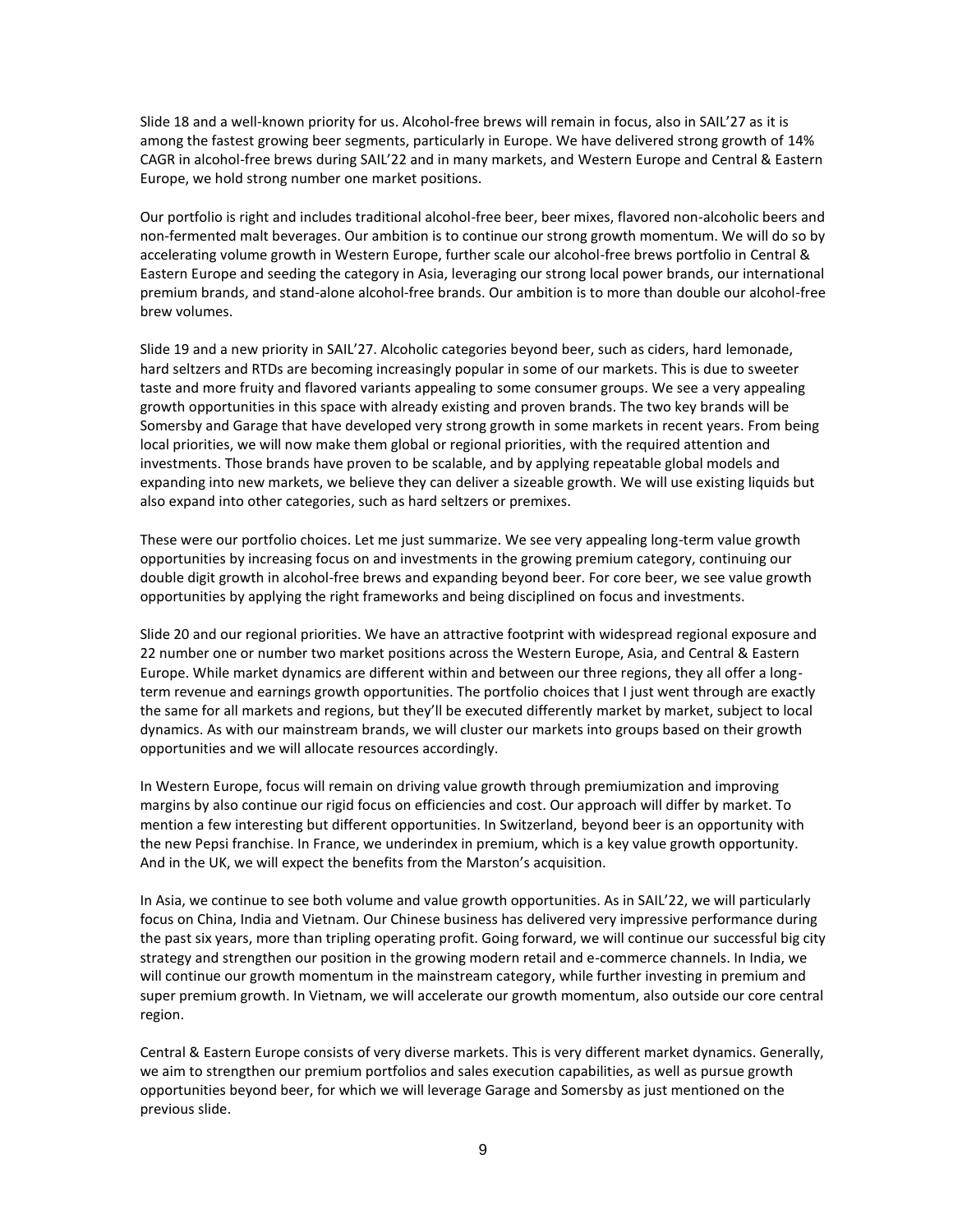In Export & License business that account for some 20% of the region, we see opportunities for building scale in specific segments across markets in Europe, Middle East and Asia Pacific, using brands such as Somersby, 1664 Blanc, Carlsberg and alcohol-free brews.

And slide 21, please. Excel in execution was a key priority in SAIL'22 and will remain so in SAIL'27. The key reason for the success of SAIL'22 has been the execution and alignment of our priorities at group, regional and market level. We have progressed very well with respect to execution but there is still more to do. Therefore, we will continue to improve our capabilities and focus more intensively on embedding them everywhere.

We will focus on three areas in particular. Firstly, we must excel at the point of purchase by further embedding our well-proven sales execution and value management tools and technologies and by offering winning portfolios. Secondly, we will master digital, data and processes to secure our competitiveness. Important areas include digital marketing, e-commerce and data and analytics, as well as continuously develop processes and leverage technology to improve efficiencies and our ways of working.

Thirdly, we will continue to optimize our supply chain by developing common tools, processes and capabilities across markets. We will in particular focus on end-to-end demand, material and supply planning expertise.

Please turn to slide 22 and our winning culture, which has become very well embedded across the group during the past six years. We are a very strong team, and our winning culture will continue to focus on people, behaviors and our contribution to societies at large in order to deliver on our ambition of being the most successful professional and attractive brewer in the markets where we operate.

Our purpose of brewing for a better today and tomorrow remains unchanged. We have a strong foundation in our performance-driven culture, which we will further amplify. We will maintain what has work very well, including our Triple-A behaviors, which stands for Alignment, Accountability, Action, while we will sharpen leadership expectations, strengthen talent pipeline and accelerate our diversity, equity and inclusion journey. It goes without saying that we will continue to live by our compass and high ethical standards in order to mitigate risks and protect our reputation as a responsible brewer.

Slide 23 and a few words on ESG and how this continues to be an integrated part of our strategy, also in SAIL'27. Carlsberg was among the first companies to introduce science-based climate targets in 2017, when we set ambitious targets for carbon, water, health and safety and responsible drinking as a part of our ESG program Together Towards ZERO.

Compared with our 2015 baseline, we have reduced our relative brewery carbon emissions by 40% and our relative water usage by 21%, with steady progress achieved in 2021 as well. The accident rate has been reduced by 35% since 2015, although we saw an increase in 2021 due to acquisitions.

In SAIL'27, we will build on our momentum and performance, while expanding the scope and raising our ambitions. This is why we will launch an expanded ESG program, which we call Together Towards ZERO and Beyond. The new program will focus on our existing four priorities: carbon, water, responsible drinking and accidents. In addition, we will introduce sustainable agriculture and packaging as specific focus areas. We will provide more details on the expanded program, including updated targets and ambition levels for carbon and water and a thourough introduction to our new focus areas, including specific and measurable targets. And we will do that in April.

And now I will hand over to Heine, who will explain how we will fund our SAIL'27 journey and continue to deliver shareholder value. Heine, over to you.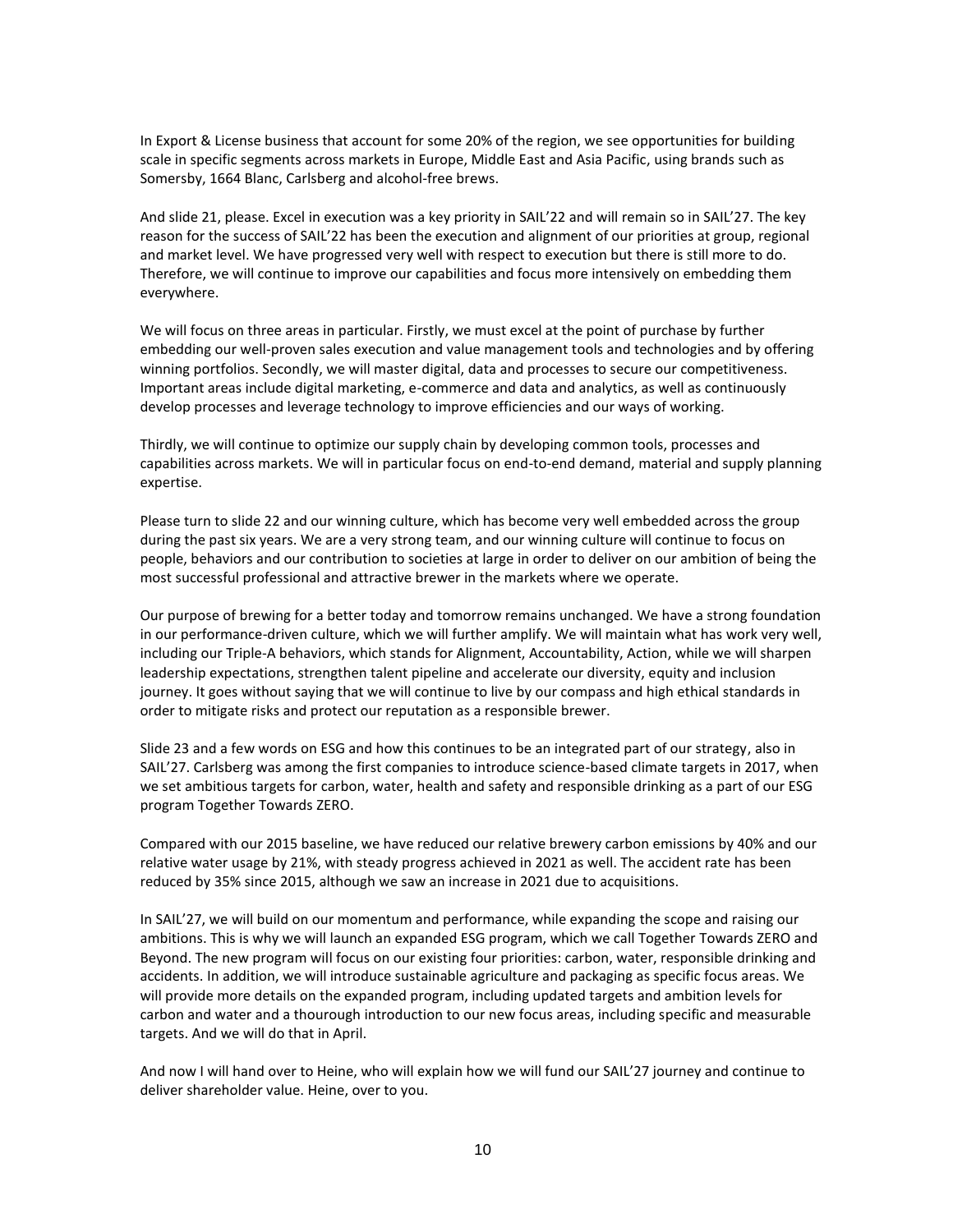#### **Heine Dalsgaard, CFO**

Thank you, Cees. Please turn to slide 24. Funding the Journey has served us extremely well since we first launched the program. From 2016 to 2018, we delivered DKK 3 billion in savings; of which we reinvested more than DKK 1 billion into SAIL'22 priorities. Since then, Funding the Journey has become an integrated part of our ways of working and living in Carlsberg. We will now take the next steps, renaming Funding the Journey to Funding *our* Journey, emphasizing that everyone in the Carlsberg group work together to free up resources so that we can invest in our brand, our markets, our capabilities, and also offset inflationary pressure. In other words, Funding our Journey will enable us to invest even more in specific markets and brands and innovations.

We see particular scope for further efficiencies within supply chain and also operating costs. In addition, we will maintain our strong focus on cash, including areas such as trade working capital and CapEx. We will continue our rigorous performance management approach, applying our Golden Triangle as a key management tool, keeping the drumbeat with our monthly performance reviews and further leveraging our Operating Cost Management tool, OCM, to track progress and manage phasing and pacing of individual efficiency initiatives. We have set clear principles and tracking to ensure that the whole organization remains fit and right-sized.

Please turn to slide 25 and the output of SAIL'27 and how it all translates into value for our shareholders. We believe that with SAIL'27, we can successfully capture long-term growth opportunities, and we are, therefore, increasing our financial and sustainability ambitions. We target organic revenue growth of 3% to 5% per year as an average, with reported 2022 as the base.

The key building blocks will be growth in premium, alcohol-free brews and beverages beyond beer. Geographically, Asia is expected to deliver disproportionate growth, led by China, India and Vietnam both in terms of volume but also in terms of value, while Western Europe and Central & Eastern Europe are expected to deliver value growth across all markets, with some markets also delivering volume growth.

Organic operating profit is expected to grow faster than revenue. This will be driven by growth of premium products and alcohol-free brews, where profit per hectoliter is higher than average, but also country mix and continued cost and efficiency improvements from Funding our Journey. Funding our Journey will be used to keep costs under control and to ensure the required investment levels. It goes without saying that we will continue our ROIC focus, and ROIC will remain the key internal KPI when evaluating investment opportunities. We expect an effective tax rate of 22% to 23% and we will maintain a strong focus on working capital and CapEx.

As Cees talked about, we will also raise the bar for our sustainability efforts. In April, we will reveal our Together Towards ZERO and Beyond program, including new and ambitious targets.

Please turn to slide 26 and our capital allocation principles. These principles have served us very well, and they will therefore remain unchanged. We will invest in the organic growth of our business to drive longterm value creation. We will maintain a conservative balance sheet with a financial leverage below 2 times. We will keep our payout ratio of adjusted net profit at around 50%, and we will distribute excess cash to shareholders through share buybacks and/or extraordinary dividends. We will only deviate temporarily from this if value-enhancing acquisition opportunities arise.

With that, over Cees for a final comment.

#### **Cees 't Hart, CEO**

Thanks, Heine. And before opening up for Q&A, let me summarize. 2022 will be a year of transition from SAIL'22 to SAIL'27. It will also be a year where our business will have to cope significantly higher input costs and continued impacts from COVID-19. Nevertheless, our financial situation remains strong. We are wellprepared to continue the positive earnings growth trajectory. SAIL'22 has enabled us to increase the cash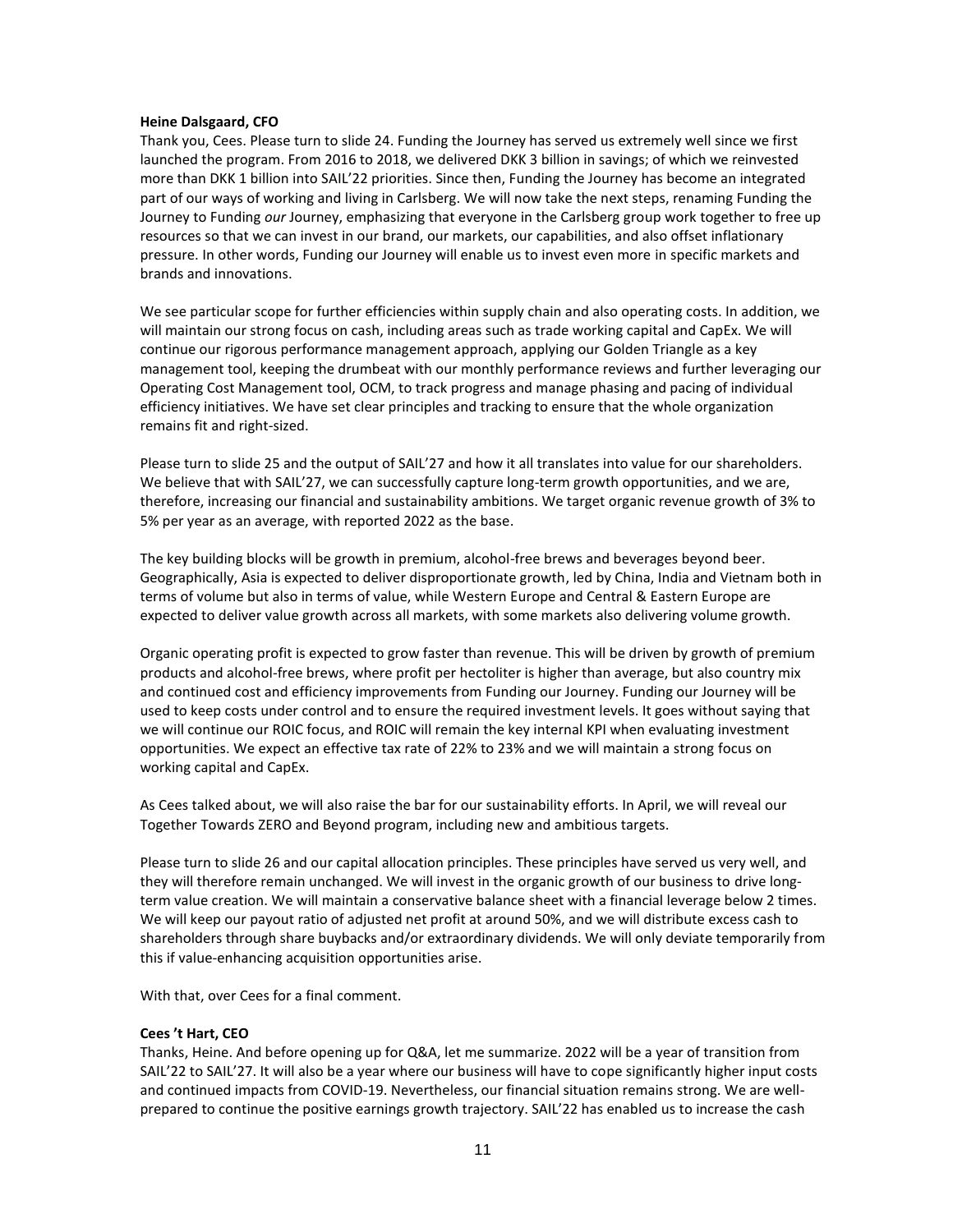returns to shareholders by almost fourfold. Since 2016, we have returned DKK 27.4 billion by steadily increasing dividends and doing share buybacks. In addition, we have advanced far on our sustainability journey and are well on track to reach our 2022 intermediate targets for carbon and water.

With SAIL'27, we are building on the foundation, strengths and momentum of SAIL'22 and we are setting a new aspiring and ambitious long-term direction for the group.

Please observe that we, again this time, will limit the number of questions to two per person to ensure that as many as possible get a chance to get through. After your questions, you are welcome to join the queue again.

And with that, we are ready to take your questions.

#### **QUESTION AND ANSWER SECTION**

**Operator**: [Operator Instructions] The first question is from the line of Edward Mundy from Jefferies. Please go ahead. Your line will now be unmuted.

**<Q – Ed Mundy – Jefferies International Ltd.>:** Morning, Cees. Morning, Heine. Two questions from me, please. The first is on your revenue per hectoliter going into 2022. Clearly, you flagged COGS headwinds and how much do you hope to claw back through revenue per hectoliter initiative including pricing, revenue growth, management, channel mix, product mix, and your suite of tools there? And where you have taken price? Have you seen a noticeable impact on beer consumption? That's the first question.

And the second question is on your degree of visibility for 2022 and your COGS per hectoliter guidance of 10-12%. Could you remind us sort of how well hedged you are and where are the sort of the parts of the P&L where you're less well hedged?

**<A – Cees 't Hart – Carlsberg A/S>:** Thanks, Ed, and good morning. Heine, over to you.

**<A – Heine Dalsgaard – Carlsberg A/S>:** Good morning, Ed. So on the revenue per hectoliter for 2022, as we also say, it is really a combination of many things. It's channel, it's product mix, and then it's also – as you say, price increases. As you know, in some markets, we have already increased our prices and we've seen no sort of significant impact on beer consumption. So that was the first part.

The other part on the COGS, and the COGS development and what the key assumptions are, and how well we are hedged. Just to take a step back, so the rule of thumb for COGS, as you know, at group level is that approximately 25% of the COGS are raw materials, such as malt and unmalted, barley and also wheat, rice, sugar. The largest raw material is malt, which is around 40% of the total. If we look at malt, then specifically approximately 50% is barley and 50% is conversion cost.

Approximately, 45% – so on top of the 25% of the COGS – are packaging materials, which includes aluminum, glass, and PET, paper, and cardboard, and so on. The largest packaging category is cans, accounting for around 40% of our packaging costs. For cans, around 50%, as said before, are then aluminum and 50% are conversion costs.

The remaining around 30% of the COGS are non-material costs, such as labor, utilities and depreciation.

If we look at our hedging, then at this time, we feel that we are well hedged on the commodities that we actually can hedge. That include barley, it includes aluminum, it includes sugar and so on. Some inputs and some of the ones we've just been through are not easy or even impossible to hedge and can change during the year as there are changes. Approximately 20% of our COGS, which is the one we've just been through, are hedgeable. And of those, we have hedged around 80% to 90% of our needs for 2022. The other 80% are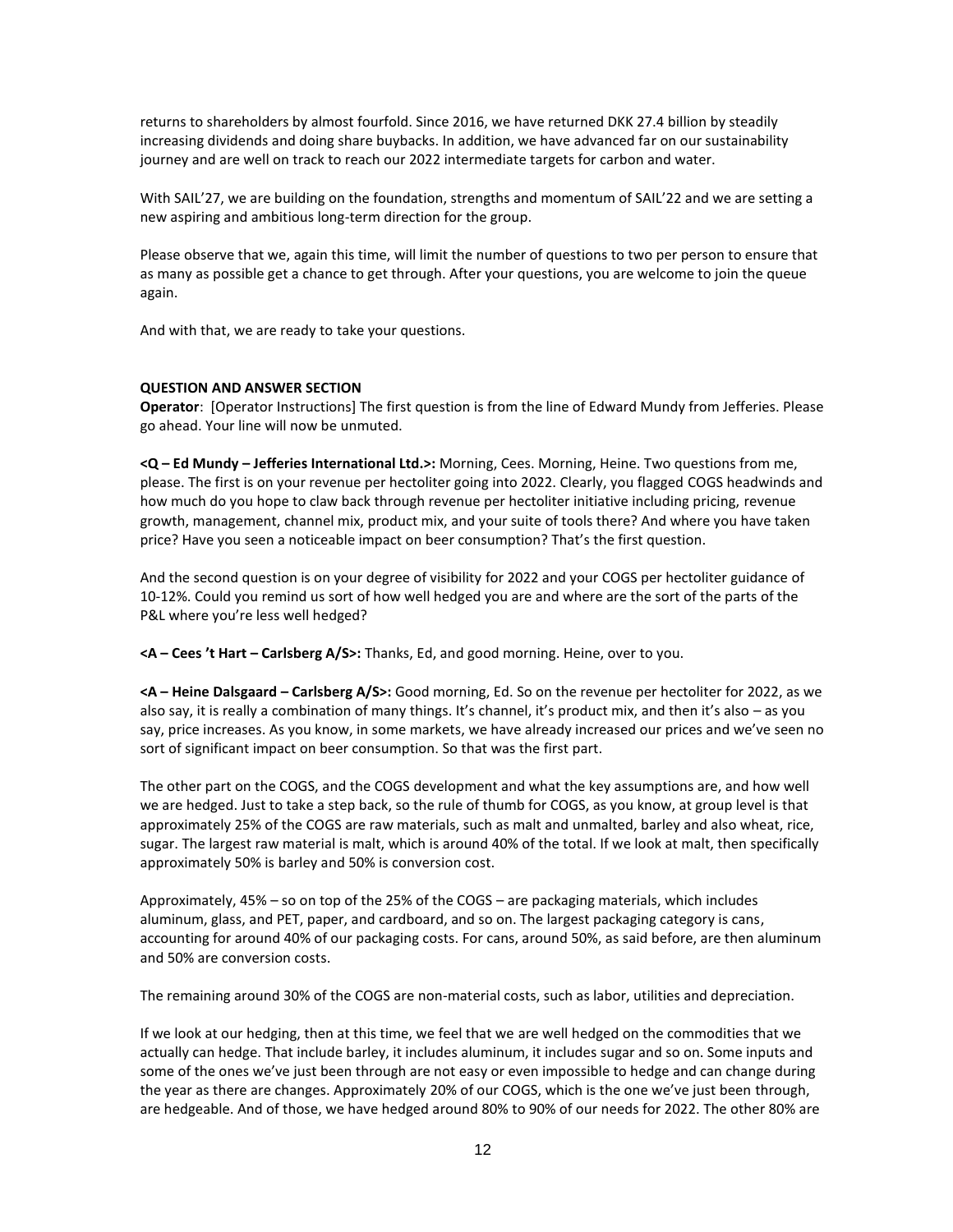mainly non-material costs and also conversion costs as some of the commodities and also some of the packaging cannot be hedged. But overall, we feel that we are well hedged for what we can hedge going into 2022.

**<Q – Ed Mundy – Jefferies International Ltd.>:** Thanks, Heine. Just on the first question, I mean, how much of this COGS inflation do you hope to be able to recapture through revenue per hectoliter initiatives?

**<A – Heine Dalsgaard – Carlsberg A/S>:** So if you talk about 2022, then the plan is that we will be able to cover the COGS increase per hectoliter with revenue per hectoliter increases. And that is then spread across mix, products, channels, price mix – price increases, and also, as I said before, other value management initiatives.

**<Q – Ed Mundy – Jefferies International Ltd.>:** Great. Thank you.

**Operator**: Thank you. The next question is from the line of Trevor Stirling from Bernstein. Please go ahead. Your line will now be unmuted.

**<Q – Trevor Stirling – Sanford C. Bernstein>:** Morning, Cees and Heine. So my two questions. So, one, talking more of 2022, one looking forward. First on 2022, in the press release, you strike to caution around the potential volume elasticity. But it sounds, Heine, like you're saying that no impact yet on volumes. If you look at where you think the squeeze might come – I suppose there are three lenses. There's brands. There's competitive [indiscernible] that competitors didn't follow. There's volume – category elasticity in terms of if prices go up and consumers drink less beer or there's just a general inflationary squeeze on the disposable income? Are you worried about all three or maybe just a bit more color on where, you think, the squeeze could come?

And the second question would be a bit more forward, China and China's role in SAIL'27. It looks like revenue per hectoliter growth slowed a little bit in 2021 compared to prior years. Is that an indication that the growth has mobilized a little bit in China between premium and mainstream or maybe just a little bit of color on how you expect revenues – revenue per hectoliter to play out in China in the coming years?

**<A – Cees 't Hart – Carlsberg A/S>:** Thanks, Trevor, and good morning. With regards to the impact of pricing on volume, frankly, we're at the beginning of the year, we cannot see any, let's say, trend in that. It all depends, of course, whether, first of all, the competition follows, whether the channels will translate our price increases on the shelf and also, of course, disposable income. You can imagine that disposable income is more squeezed in countries like Russia and Ukraine, rather than in Western Europe. So the impact of the price increases across different sectors will impact the consumers there more. On the other hand, we have a very strong premium proposition where the price sensitivity is lower.

So in general, when I look at our own internal budget, we see that our regions are very much focused on taking prices and obviously cater in value management, that means also the way we push our products in promotions through different channels, using different packaging formats led by that combination of factors, we think we can basically make sure that also 2022 will continue to be a growth year for us.

With regards to the second part of the question, Heine?

**<A – Heine Dalsgaard – Carlsberg A/S>:** So China and revenue per hectoliter outlook, while positive on the outlook for China when it comes to revenue per hectoliter, and it's mainly coming from basically more or less the same factors as we've described before, it is product or premium, it is channel, and it is also the power of our brands makes it more easy for us to get through with price increases.

**<Q – Trevor Stirling – Sanford C. Bernstein>:** Super. Thank you very much, Cees and Heine.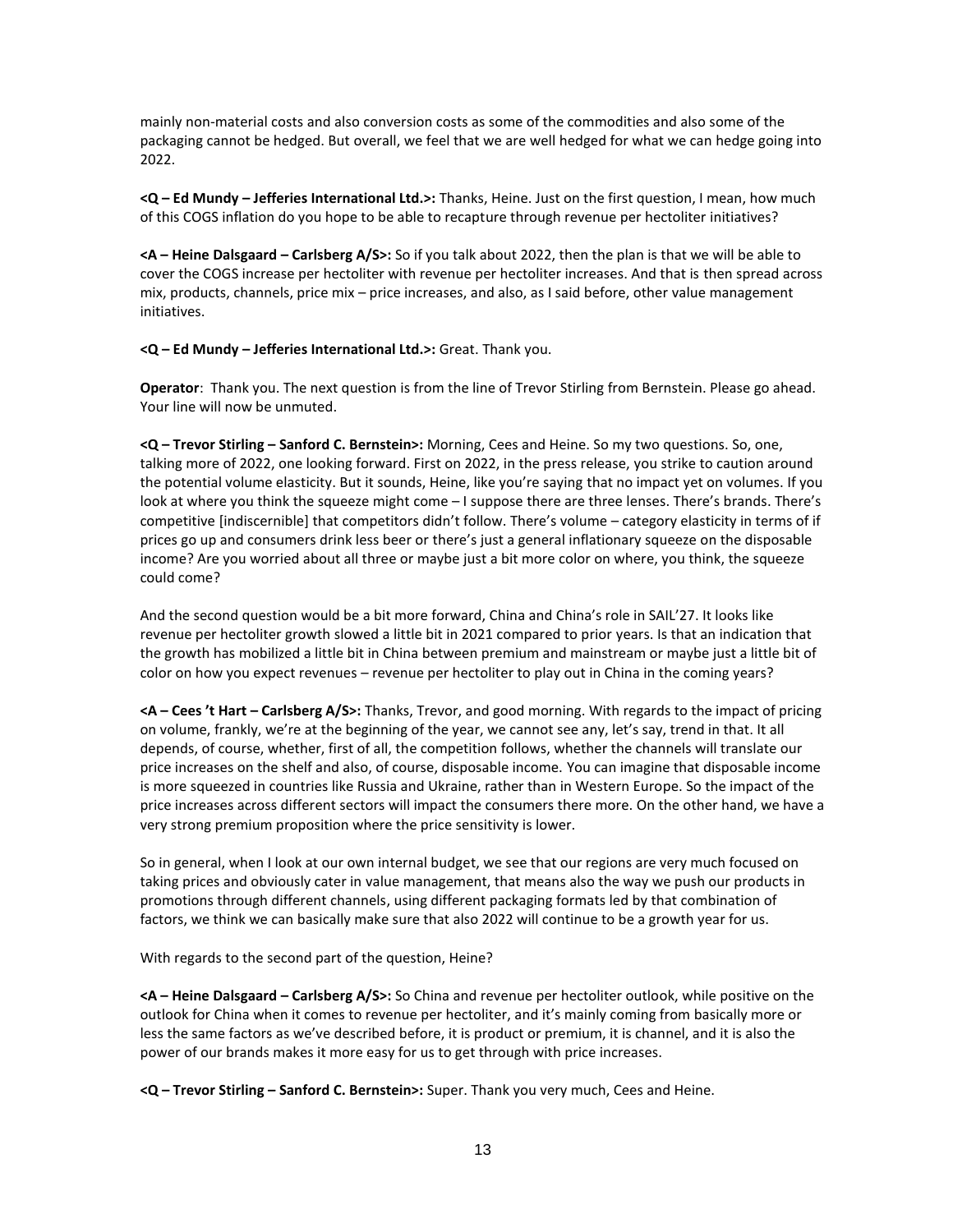#### **<A – Cees 't Hart – Carlsberg A/S>:** Thanks, Trevor.

**Operator:** Thank you. The next question is from the line of Pinar Ergun from Morgan Stanley. Please go ahead. Your line will now be unmuted.

**<Q – Pinar Ergun – Morgan Stanley Securities Ltd.>:** Good morning. Just a follow-up to Trevor's question on China. What level of growth are you assuming for China within your 0% to 7% group organic EBIT guidance? And in previous calls, you sounded confident that China could maintain an EBIT margin at around 20%. Would that still be the case for 2022? Or should we expect a bit of pressure?

And then my second question is on SAIL'27. You mentioned that you're looking to premiumize and increase margins in Western Europe. Can you please elaborate on that? Would you expect Western Europe margins to catch up to other regions? And would you expect premium brands to continue outperforming in an inflationary environment? Thank you.

**<A – Cees 't Hart – Carlsberg A/S>:** Thank you, Pinar, and good morning. Heine, for you, China?

**<A – Heine Dalsgaard – Carlsberg A/S>:** So, good morning, Pinar. So on China, well, the level of growth going forward, we're positive on the outlook. We're not guiding specifically, as you know, for China for many reasons. One, we don't do it and, secondly, Chongqing is a listed company. So we don't guide specifically on the level of growth we see going forward. But we are positive on the outlook and the formula that we've used so far in terms of premium international brands, premium local brands, continue our big city approach and rollout. It is exactly the same strategy as we've had in the past as also going forward. So we remain positive on the outlook of growth from China.

In terms of EBIT margin, yes, we are – as you're saying, we are, at right now, in the mid-20s, and we expect to be able to keep that level.

**<A – Cees 't Hart – Carlsberg A/S>:** With regards to Western Europe, we have a quite a good portfolio by which we think we can premiumize. And also with the focus on further decreasing the cost in the supply chain, we think that, in totality, we can improve further the margin, the margin in Western Europe. To add a bit on the portfolio investment with regards to premium brands, we have, as you know, the 1664 Blanc proposition. We also have a premium lagers like Poretti. We have the Frydenlund brand, Jacobsen brand. So we have also premium local brands that do very well. And on top of that, we see potential in the rollout of the Brooklyn brand.

So we have quite a lot of assets that we can use to premiumize and we also think that despite maybe some inflationary pressures, the consumer – and that's what we see in the market – really are appealed by different choices also in the premium segment. So two messages for SAIL'27 for Western Europe is that indeed we will premiumize and we intend to increase further our margin in Western Europe.

**<Q – Pinar Ergun – Morgan Stanley Securities Ltd.>:** Great. Thank you.

#### **<A – Cees 't Hart – Carlsberg A/S>:** Thank you, Pinar.

**Operator:** Thank you. The next question is from the line of Andrea Pistacchi from Bank of America. Please go ahead. Your line will all be unmuted.

**<Q – Andrea Pistacchi – Bank of America>:** Yeah. Good morning, Cees and Heine. So two questions, please. The first one and probably in part connected with what you've just said on premiumization. If I look through SAIL'22, your marketing as a percentage of sales has remained broadly stable, slightly below 8%. With SAIL'27, it looks as if you got a sort of broad set of growth priorities. So how should we think about reinvestment levels going forward? Is around 8% still the right level?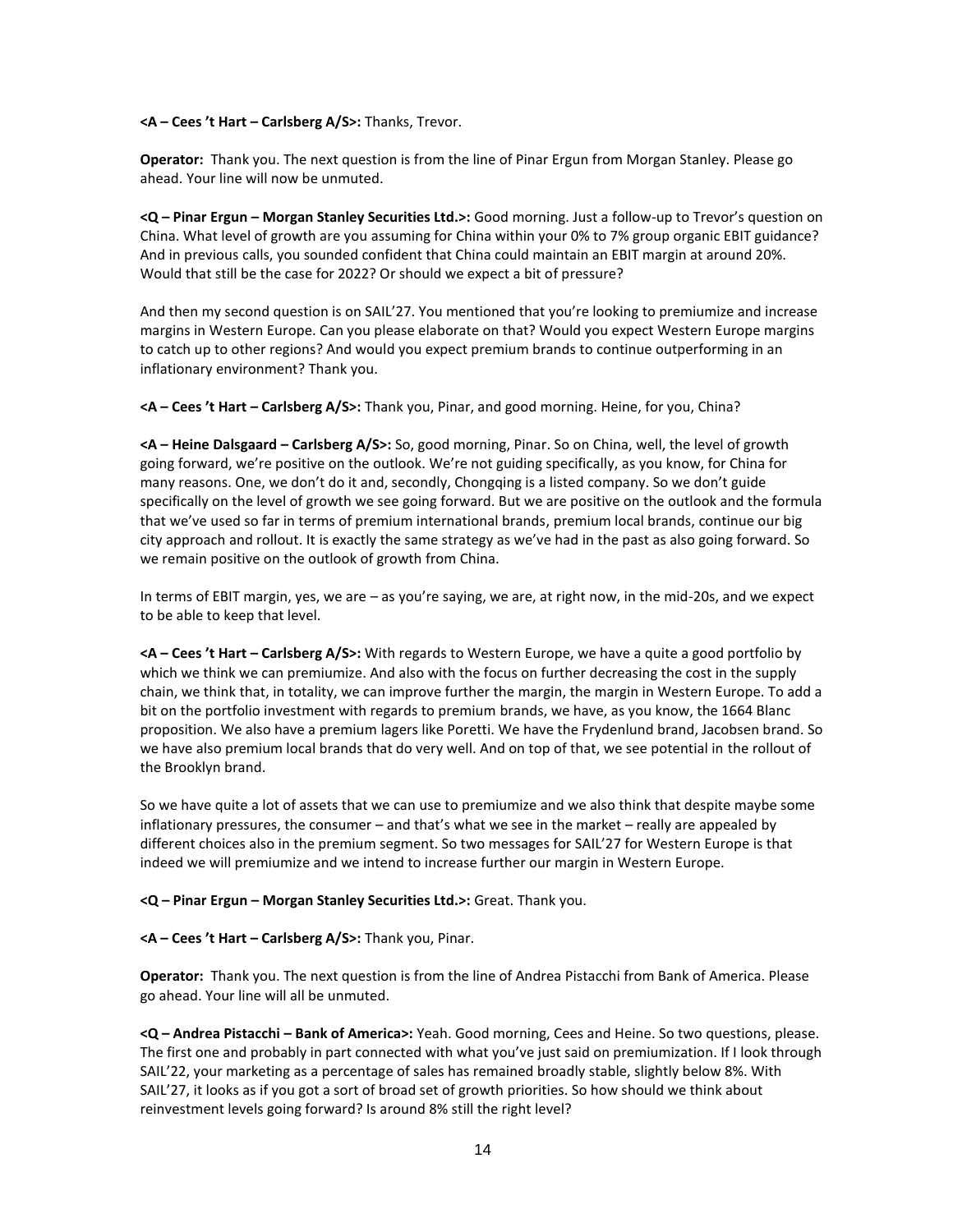And then, please, following up on – so it was very helpful you're saying on hedges and the COGS breakdown you gave. Can I ask you, please, on glass, how higher energy costs feed into your glass costs and how your contracting – whether you are open to potentially movements, further movements in energy costs over the next few months or you're covered through the year on glass? Thank you.

**<A – Cees 't Hart – Carlsberg A/S>:** Thank you, Andrea. Good morning again. With regards to your first question, we expect to invest more than the historically marketing investment as a percentage of revenue. That was, as you said, around 7% to 8%. So going forward, we will invest more. The funding of the higher marketing spend will be the savings and efficiency improvements that we were talking about with regards to Funding our Journey.

And with regards to your second question, Heine?

**<A – Cees 't Hart – Carlsberg A/S>:** Yeah. Hi, Andrea. So with respect to glass and energy costs impact, well, it is clear that there will be an impact on glass from energy. Part of it, we are covered for with our contracts. And part of it will remain and is remaining open, and that is also part of the guidance range that we just gave.

**<Q – Andrea Pistacchi – Bank of America>:** Okay. Thank you.

**<A – Cees 't Hart – Carlsberg A/S>:** Thank you, Andrea.

**Operator:** Thank you. The next question is from the line of Sanjeet Aujla from Credit Suisse. Please go ahead. Your line will now be unmuted.

**<Q – Sanjeet Aujla – Credit Suisse Securities (Europe) Ltd.>:** Morning, Cees, Heine. A couple from me, please. You've very helpfully given the COGS guidance, but just wondering if you could just help us a little bit more with the OpEx outlook. I think you spoke about logistics cost inflation of 4% to 5%, but specifically for 2022, how should we be thinking about marketing? I think 2019 you were 8.5% of sales. Should you be aiming to get back there this fiscal year? And then, on admin expenses as well, would appreciate any color there. Thank you.

**<A – Cees 't Hart – Carlsberg A/S>:** Thank you. Good morning, Sanjeet. Heine, over to you.

**<A – Heine Dalsgaard – Carlsberg A/S>:** Good morning, Sanjeet. So on OpEx 2022 and in particular doubleclicking on marketing, we're closing, as you know, 2021 with a marketing spend of 7.6%. It was more or less in line with our expectations, taking into account the restrictions and lockdowns in Q4. For 2022, we will invest more into marketing to support top line growth. And we will do that and fund the funds via additional focus on general OpEx, where as said, we do see further opportunities for saving.

And that's then also a comment of the admin expenses. There is still something to go for in – on admin in general. You can see in 2021 that admin costs are up and there really are few specific reasons for that, including acquisitions, but also the impact from higher bonus accruals as we are hitting our sales targets and our earnings targets.

Going forward, we expect to see further improvements within the SG&A to revenue ratio. We're right now at 14%. If you go back a few years, we were at 17%. So we have improved SG&A relative to turnover quite a lot. And we do see opportunities also going forward. It's really not sort of big one-offs that we see. It is more applying the logic and the rigor from OCM continuously, also going forward. So just continuously challenging our cost spend and by that being able to be more efficient.

**<Q – Sanjeet Aujla – Credit Suisse Securities (Europe) Ltd.>:** Thank you.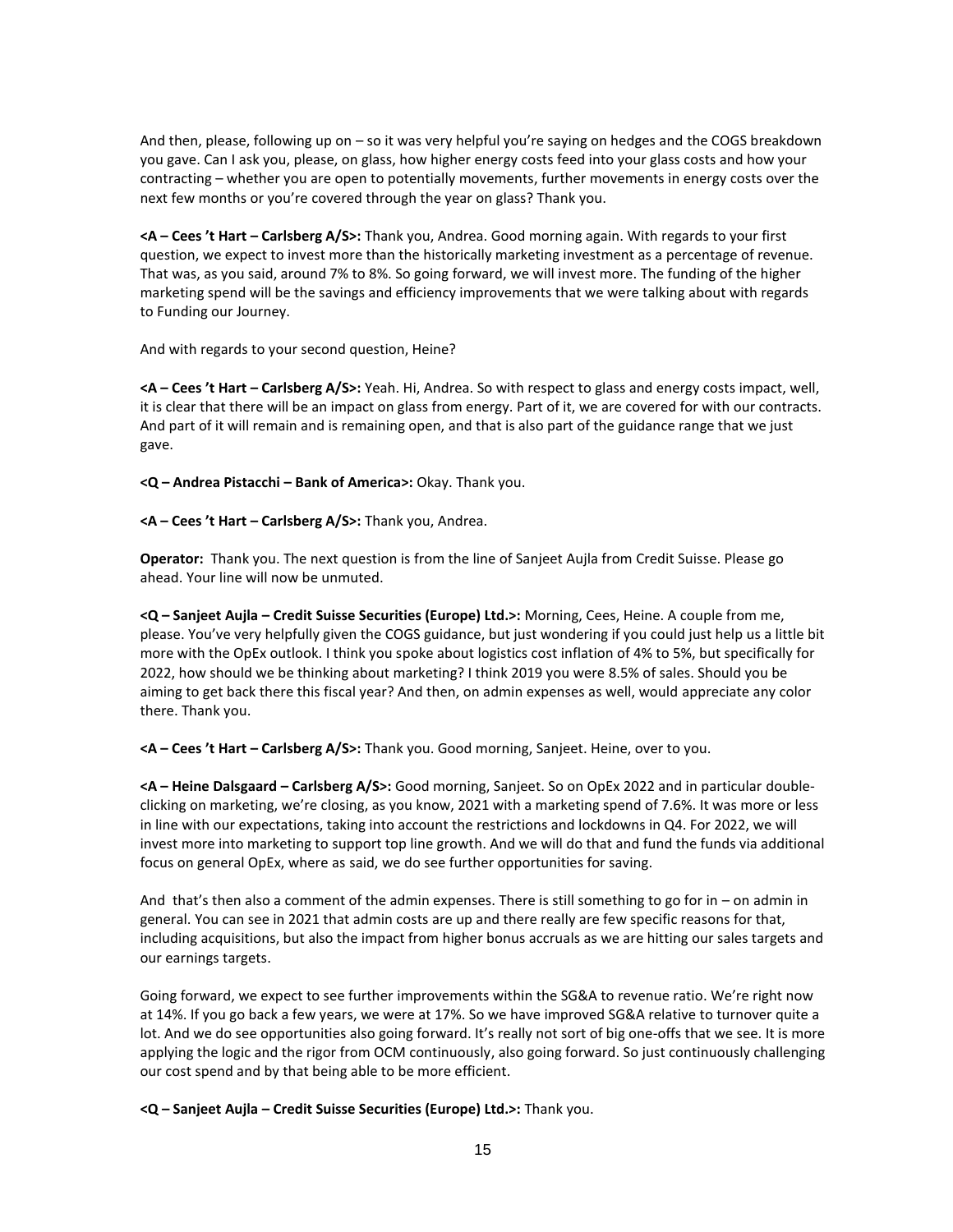**Operator:** Thank you. The next question is from Tristan van Strien from Redburn Partners. Please go ahead. Your line will now be unmuted.

**<Q – Tristan van Strien – Redburn Partners>:** Good morning, gentlemen. Two for me, please. Just the first one, you mentioned the issues in Nepal and your partners in South Asia, Nepal and India as well. Can you just expand on that a little bit just in terms of what's happening there? It looks like you're keeping some firepower to potentially buy out the minority share as well? But just expand on why you decided to deconsolidate Nepal as well?

And then, the second question on SAIL'27. I guess, the question is, what have you decided not to do? What's been on the edge? So in particularly do you still discuss energy drinks as a growth driver in 2021? But it doesn't appear on your SAIL'27 plan. Is there anything else around that and why have you not decided to do that? Thank you.

**<A – Cees 't Hart – Carlsberg A/S>:** Thank you, Tristan. Good morning. Heine, over to you.

**<A – Heine Dalsgaard – Carlsberg A/S>:** Good morning, Tristan. So on Nepal, so, you're right, at the end of 2021, we decided to stop consolidation of the Nepalese business. And that is really due to the actions taken by our local minority shareholder in Nepal that holds 10% of the shares. This local partner is, as I commented, a related party to our partner in the Carlsberg South Asia, which is the holding company for our Indian and Nepalese business.

The local shareholder is limiting our influence on our operations, which we think is in violation of our legal and contractual rights. And we are contesting these actions in Nepal through the local courts. And we expect the operations of the management of our business in Nepal to be normalized again. So that is the logic behind the deconsolidation.

**<Q – Tristan van Strien – Redburn Partners>:** Is that a risk as well for India?

**<A – Heine Dalsgaard – Carlsberg A/S>:** No, it's a bit of a different structure in India, Tristan. As you remember, we own two-thirds of the Carlsberg South Asia business, which holds 90% of the shares in Nepal. So this local minority shareholder that I'm talking about has the 10%. In India, it's a different structure in the sense that Carlsberg South Asia controls 100% of India.

**<Q – Tristan van Strien – Redburn Partners>:** Got it. Thank you.

**<A – Cees 't Hart – Carlsberg A/S>:** And then, with regards to your second part, the not to dos. Basically, when we talk about grow beyond beer, we – in SAIL'27, we'll extend our focus to other beverages that are not beer. Beyond beer will then be in adjacent categories like cider, hard seltzers and hard lemonades. And we are focusing on propositions we think that can be global and for which, at this point of time, we have assets that we can roll out. So we continue to build on Somersby and Garage. And that's the – let's say, for the first part of SAIL'27, there'll be a focus for further rollout, Tristan.

**<Q – Tristan van Strien – Redburn Partners>:** Sorry. And how many countries has Garage at the moment?

**<A – Cees 't Hart – Carlsberg A/S>:** Garage, I think that will be a five to six countries. Very much, let's say, in part of Nordics and Eastern Europe. And that's a proposition that travels fast. With regards to the energy drinks, we're not at all discontinuing this, but basically, that's more regional or local for the time being. And, again, we focus on Somersby and Garage.

**<Q – Tristan van Strien – Redburn Partners>:** Thank you. Thank you.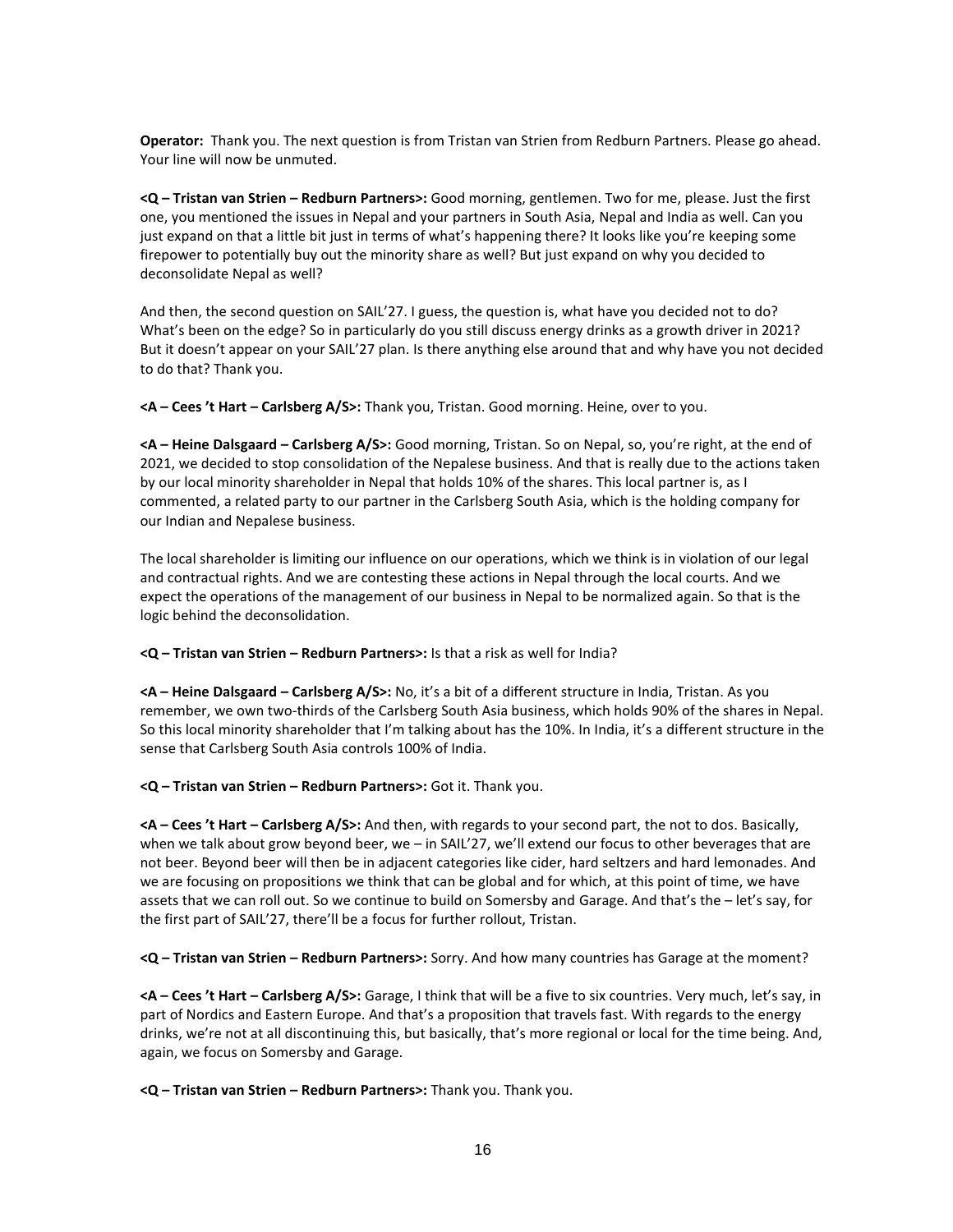#### **<A – Cees 't Hart – Carlsberg A/S>:** Thank you, Tristan.

**Operator:** Thank you. The next question will be from the line of Fredrik Ivarsson from ABG. Please go ahead. Your line will now be unmuted.

**<Q – Fredrik Ivarsson – ABG Sundal Collier AB>:** Thank you very much. Good morning, gentlemen. Question on the 2022 guidance. You mentioned that you expect the beginning of the year to be difficult in terms of restrictions and Western Europe you say is down 20% or index 80% versus last year or pre-pandemic levels. So, what's the sort of best and worst case assumptions for the on-trade channel in Western Europe?

**<A – Cees 't Hart – Carlsberg A/S>:** With regards to the restrictions, we see additional sign that they are lifted in many of the European countries. So, we assumed, let's say, an 80% index for Q1 and then we also assumed for the remainder of this year, the on-trade will come back in terms of being fully opened. Whether that means also that the consumers come all back to the on-trade that needs to be seen, but Q1 index 80 was our assumption when we talked about the guidance.

**<Q – Fredrik Ivarsson – ABG Sundal Collier AB>:** Perfect. Thanks. And then, second one on price/mix in Asia. That looks slightly negative in Q4. Could you clarify whether that's primarily a country mix?

### **<A – Cees 't Hart – Carlsberg A/S>:** Heine?

**<A – Heine Dalsgaard – Carlsberg A/S>:** Yeah. Good morning, Fredrik. So, the price/mix in Asia, negative price mix in Q4 is related to China and it is a one-off from last year that we also described. So, we had a oneoff income in last year Q4 which is driving the negative price/mix. Corrected for that, it is positive.

**<Q – Fredrik Ivarsson – ABG Sundal Collier AB>:** Right. So, purely the accruals. Got it. Okay. Perfect. Thank you.

**<A – Cees 't Hart – Carlsberg A/S>:** Thank you, Fredrik.

**<A – Heine Dalsgaard – Carlsberg A/S>:** You're welcome.

**Operator:** Thank you. The next question will be from the line of Laurence Whyatt from Barclays. Please go ahead. Your line will now be unmuted.

**<Q – Laurence Whyatt – Barclays Investment Bank>:** Morning. Thanks very much for the questions. Two from me, please. At the beginning of the presentation, you gave some impressive stats on your e-commerce business. I was wondering if you could give us a further split of how much e-commerce is now a percent of sales across the business and if, at all possible, add a little bit further between sort of B2B, B2B2C and D2C parts of that e-commerce business?

And then secondly, on your balance sheet. Your net debt/EBITDA is materially below many of your peers set and I appreciate you like taking a conservative view on the balance sheet but is there a level of net debt/EBITDA that you would consider too low or perhaps inefficient in the business that you would prefer not to go below? Thank you very much.

**<A – Cees 't Hart – Carlsberg A/S>:** Thank you very much, Laurence. Basically we have DKK 4 billion turnover in 2021 with regards to e-commerce. It's basically two-fold. One is business-to-consumer and the other is business-to-business. The business-to-business is in total DKK 3 billion and business-to-consumer is DKK 1 billion and they are growing fast in both [note: transcript corrected].

With regards to the business-to-business, it's the Carl's Shop. We are now in 10 countries and the impact of that is not only, of course, a better connection with our customers and the better service, but also an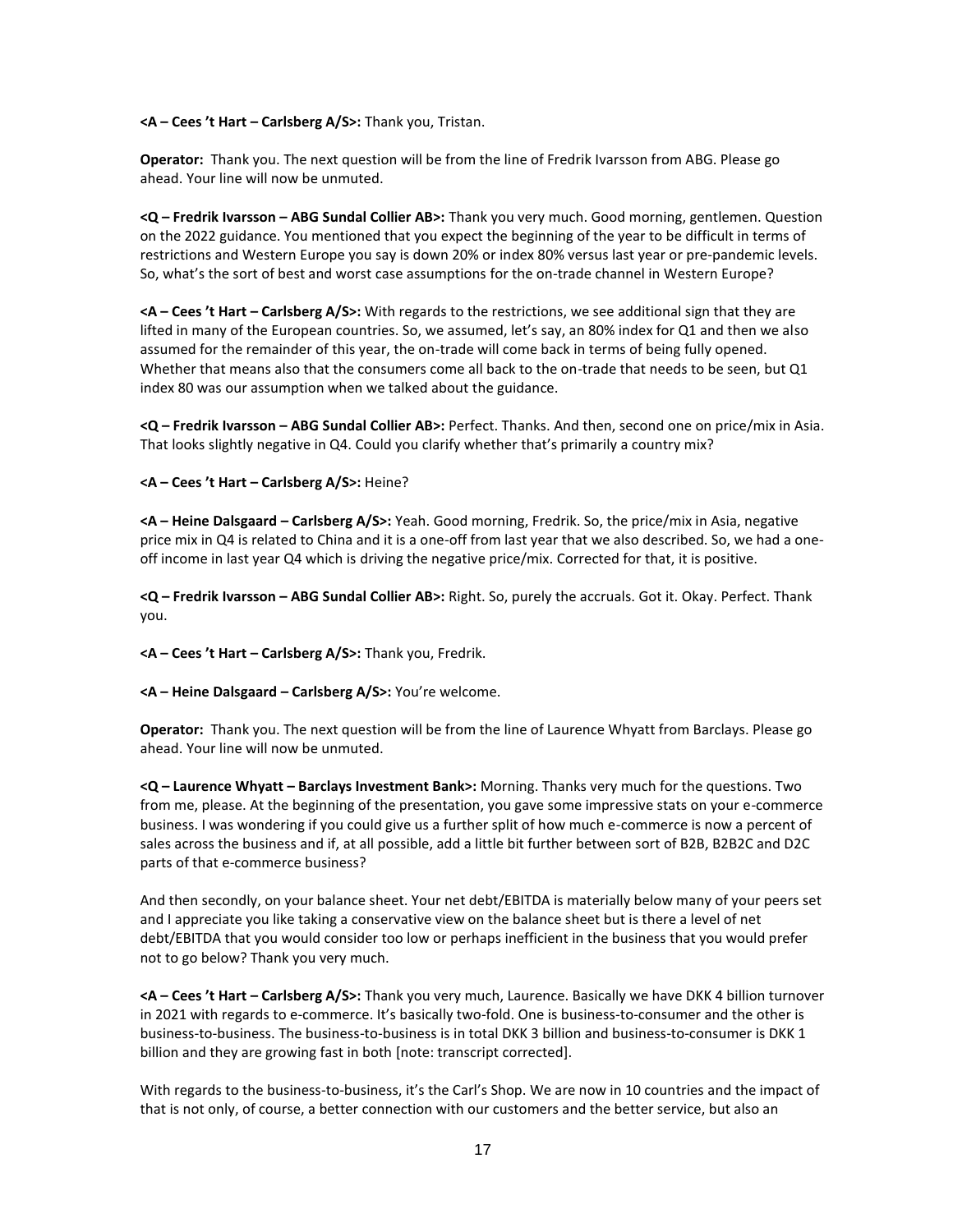improved revenue per hectoliter. By the way, we nudged up and the business-to-consumer frankly that is very much still China. However, we see it, albeit from low levels, we see it coming up also now probably also spurred by the COVID situation in Western Europe. So, our focus for the coming years is to invest more in that in building the capability, learning also from China, understanding what kind of technology we need to use in order to do this in efficient way. And therefore it is an important part of SAIL'27.

**<A – Heine Dalsgaard – Carlsberg A/S>:** And on the – good morning, Laurence. On the leverage side, you're right that we are below peers. We like – I don't know whether we like to keep it like that, but for sure we like to have a conservative balance sheet. Our guidance, as you know, is to be below 2 times and 1.24 certainly is below 2 times. Our ambition is to stay with what we call our own actions and what we decide ourselves around 1.5 times plus/minus, so we have the flexibility to gear up. With the current uncertainties from COVID-19 and other factors, we prefer to stay a little bit on the low side of the 1.5 times. Hence, let's say, right now, we are 1.24.

**<Q – Laurence Whyatt – Barclays Investment Bank>:** Thank you very much. I was wondering if I could just follow-up on the first question on e-commerce. Previously I guess Carl's Shop was quite closely linked to DraughtMaster and I couldn't see any reference to DraughtMaster in the SAIL 2027 document. Has that been a little bit lower – put into a lower priority basket or is there anything else that we should draw from the lack of the DraughtMaster inclusion? Thank you.

**<A – Cees 't Hart – Carlsberg A/S>:** Thank you. Thank you. Laurence, it's a valid question. Basically we have rolled it out in the Nordics and a number of other countries. It depends a bit on the route to market where we can easily further invest in that. We've just – we also have invested now in a line in China and are rolling that one out. It has been – in total this was postponed if you like or delayed by the impact of COVID. We now see it as one of our commercial tools in the on-trade, but it's not specifically the focus of SAIL'27 but an important part of the commercial weapons we have in on-trade.

**<Q – Laurence Whyatt – Barclays Investment Bank>:** Understood. Thank you very much.

**<A – Cees 't Hart – Carlsberg A/S>:** Thank you, Laurence.

**Operator:** Thank you. The next question would be from the line of Richard Withagen from Kepler Cheuvreux. Please go ahead. Your line will now be unmuted.

**<Q – Richard Withagen – Kepler Cheuvreux SA (Netherlands)>:** Yes. Good morning all and thanks for the question. Yeah, I want to follow-up on Laurence's question on Carl's Shop. I mean can you say what are the key benefits that Carl's Shop offers customers compared to the traditional systems? And Cees, you talk about nudges, are they driven by the data insights that you get from working with Carl's Shop? And then the second question I have is on SAIL'27. Could you share perhaps some thoughts on M&A in general as part of the strategy and would M&A also be a tool to accelerate expansion in beyond beer?

**<A – Cees 't Hart – Carlsberg A/S>:** Thank you, Richard, and good morning. With regard to the Carl's Shop, as said, we have now it in 10 countries. The last was in Laos. What we've seen there is that we have been able to significantly increase our net revenue per hectoliter just by offering a broader portfolio engaging, based on data indeed, more with our or better with our customers. We can also be more tailor-made in our proposition based on – and the data and the portfolio. So, that serves us well. And, by that, we are going to roll Carl's Shop out further in all our other markets where appropriate because it also, of course, depends on the structure of the route to market.

With regards to M&A, you can imagine that we don't say too much about it. But, yes, we are – we have the funds for M&A. On the other hand, SAIL'27 is an organic program, we focus on that, and it's a bit like the last couple years, at the moment that we see and good opportunity that is in line with our strategy and is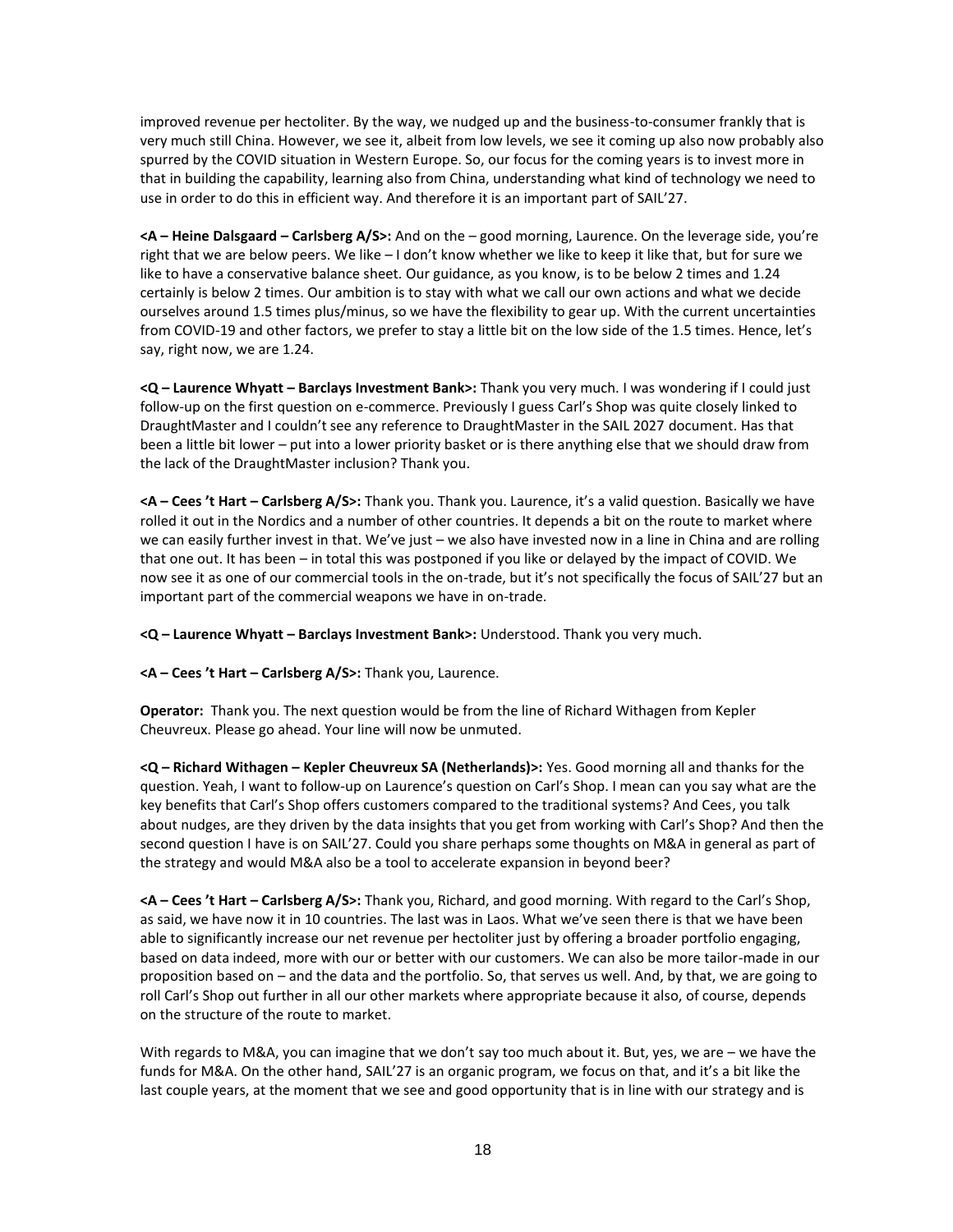also in line with our financial requirements and also our objectives, then and we are open for that. However, again, SAIL'27 is very much about an organic strategy.

**<Q – Richard Withagen – Kepler Cheuvreux SA (Netherlands)>:** Yeah. Thanks. Thanks, Cees.

**<A – Cees 't Hart – Carlsberg A/S>:** Thank you, Richard.

**Operator:** Thank you. The next question will be from André Thormann from Danske Bank. Please go ahead. Your line will now be unmuted.

**<Q – André Thormann – Danske Bank A/S>:** Yeah. Thanks a lot. Hi, Cees and Heine. Two questions from me, please. First of all, in terms of China, both in 2022 and also towards 2027, what's your target for the new big cities here, both in 2022 and towards 2027? And then the second thing is in terms of the tax rate of 22% to 23%. Is this the new sustainable level from 2022 onwards, and what has been the main driver of this quite fast reduction in tax rate? Thanks.

**<A – Cees 't Hart – Carlsberg A/S>:** Thank you, André. I will take the first question with regards to the big city. The big city approach, we will strengthen that in SAIL'27 and we are going to merge the existing big cities where we sell our international premium brands with the so-called Wusu cities that only sell Wusu Red, so that was a kind of promising development by the strong request from distributors in all kind of cities for selling Wusu Red. These are in total 76 cities in 2021. So, that means that where appropriate and where – let's say, where we can strengthen our distribution, we will expand to more cities and have those IPBs [international premium brands] and Wusu in portfolio. So, we will expand into new cities faster than the five – on average, five per year we did in recent years. We will define that portfolio to local city dynamics, because you can imagine, of course, that it also depends a bit on the competitive environment and also the desire of the distributors to have the full portfolio, but we see a big opportunity merging these cities, moving towards the 76 cities.

**<A – Heine Dalsgaard – Carlsberg A/S>:** And good morning, André. With respect to your question on tax rate and whether 22% to 23% is a sustainable level going forward, then the answer is, yes, that's our firm belief. And to the other part of your question, which is related to the drivers, the short answer from our point of view is really focus, and we strongly believe that by focusing on tax, we are able and have been able both to improve our compliance within tax but also, at the same time, to reduce our tax rate. So, it's really focus. It's discipline, having people working on both compliance and also the effective tax rate on a continued basis, discussing it, following up on it and then continuously having – and that's what we've had for the last five years – about 5 to 10 specific initiatives every year that we're working on across the globe to improve compliance and to reduce our effective tax rate.

**<Q – André Thormann – Danske Bank A/S>:** Thanks a lot.

- **<A – Heine Dalsgaard – Carlsberg A/S>:** Thank you.
- **<A – Cees 't Hart – Carlsberg A/S>:** Thank you and good morning again.

**Operator:** Thank you. The next question will be from Simon Hales from Citi. Please go ahead. Your line will now be unmuted.

**<Q – Simon Hales – Citigroup Global Markets Ltd.>:** Thanks, gentlemen. A couple from me as well, please. Firstly, can you just share a little bit more detail and color around the levels of pricing you've actually been able to take in recent months, so maybe especially in some of your European markets? And then in association with that perhaps comment on so how some of the ongoing negotiations with retailers are progressing across the region? And then secondly just on SAIL'27, I just want to make sure I understand the Funding our Journey initiative. Heine, should we really be expecting the efficiencies you generate from that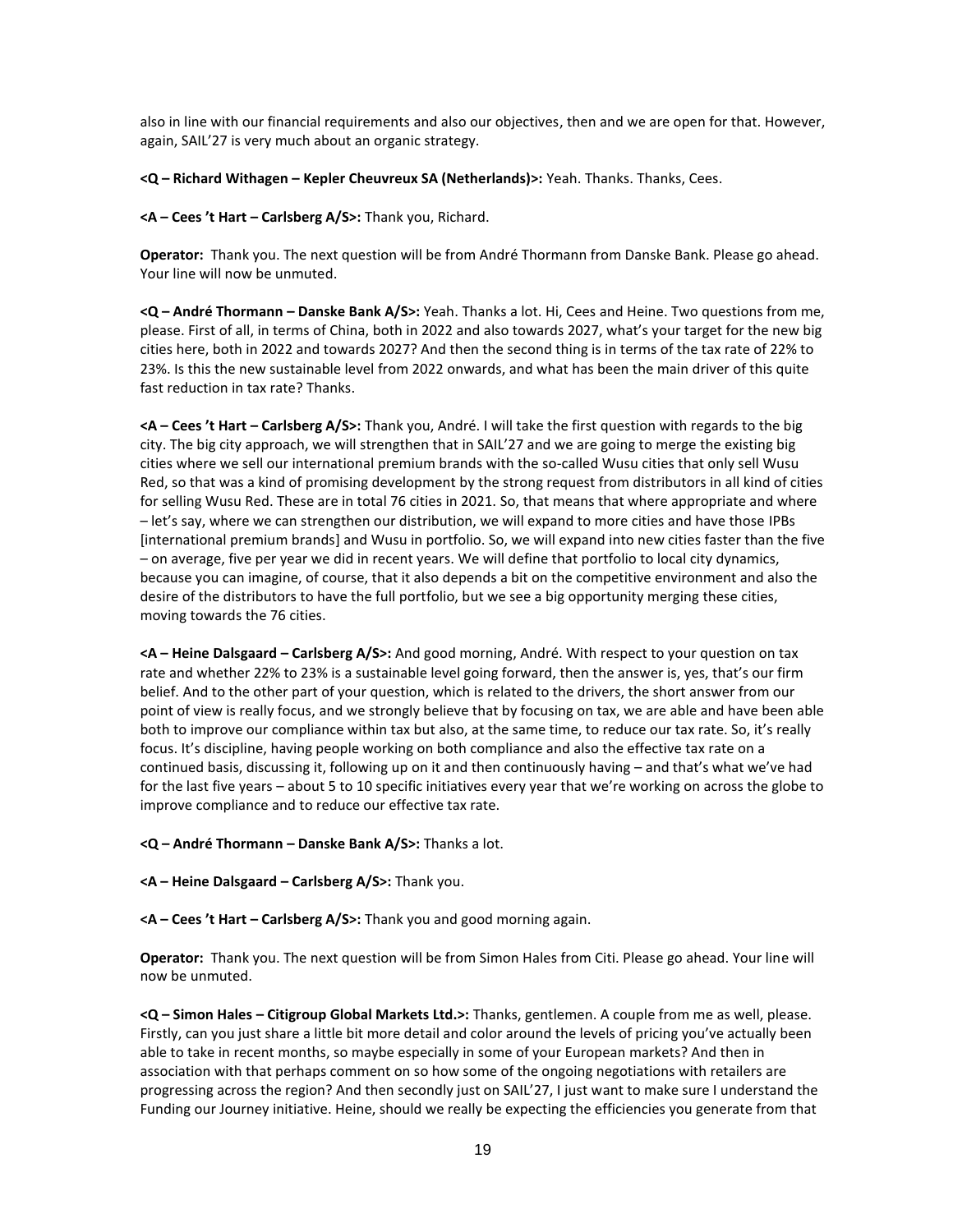really to all be reinvested back into the business and, therefore, some of the margin uplifts that you're targeting as part of SAIL'27 to really be driven by the portfolio initiatives that you're taking within the business?

**<A – Cees 't Hart – Carlsberg A/S>:** Thank you, Simon. Thanks for the questions and good morning. With regards to the status of customer negotiations with Western Europe, we are currently, as you can imagine, in the annual customer negotiations and these are usually concluded during Q1. Due to the significant increase in COGS and logs, we are aiming for a sizable increase in revenue per hectoliter to offset the higher costs as Heine explained earlier. And as we said earlier, it is – they'll be driven by price increases, channel mix, pack mix and other value mentioned initiatives. So these are all parts of the customer negotiations.

Overall, you can imagine the negotiations are challenging due to the overall inflationary pressure. And there's a usual risk of some customer conflicts if you cannot find an agreement that suit both of us. However, we – and I think that's what we need to highlight –before the summer last year, we started already to prepare for this. We were well prepared going into the negotiations. Customers saw this was coming also because of pre-talks with them. And we are cautiously optimistic that we can conclude agreements that are mutually beneficial for both us and our customers. We have concluded the annual agreements in some markets with some customers, but we cannot, of course, comment specifically on individual markets or customers. And with that, over to Heine.

**<A – Heine Dalsgaard – Carlsberg A/S>:** Morning, Simon. So on Funding our Journey and the efficiency and what we are going to use the efficiencies for going forward, you should not expect that everything will be reinvested, but you should definitely expect that part of it will be reinvested back into our brands, into our capabilities, into digital, into ESG and also into other areas of the business. So the logic we've had so far of the 50-50 split has actually served us well. Also internally in terms of creating motivation for Funding our Journey, it's not a mathematical sort of formula, that we say DKK 100 and then DKK 50 goes to EBIT and DKK 50 goes to reinvestments, but more sort of a as a mentality that we all in Carlsberg are focused on staying disciplined and efficient in our cost. And by that, we have the funds to invest into top line growth initiatives, into ESG initiatives and so on, and also to improve our profit. So, it's really a continuation of what we have done, I'd say, relatively well so far, also into 2027.

**<Q – Simon Hales – Citigroup Global Markets Ltd.>:** That's correct. Can I just follow-up on a couple of things? Can I just check are there any markets like in Scandinavia where you have actually taken pricing at the beginning of the year that you can actually put any numbers around at this point? And then just coming back to your comment, Heine, on the Funding our Journey, you talked about some cash improvements as well. How do you think about the scale of some of the sort of the cash conversion benefits that we could see coming through as part of SAIL'27?

**<A – Cees 't Hart – Carlsberg A/S>:** Thanks, Simon. Nice try, but as earlier said, we cannot comment specifically at this moment in time on individual markets and customers Heine.

**<A – Heine Dalsgaard – Carlsberg A/S>:** Yeah. On the top of it, the cash part, Simon, you are right, cash has been a significant part of Funding the Journey. Cash will remain a significant part of Funding our Journey going forward. I would say that where we are right now in terms of our cash measures, with the trade working capital of, let's say, minus 18.4%, that is a level we are satisfied with. So, there will be, at a point in time, a negative country mix effect. We're working hard to make sure that we have the measures, the initiatives and the gap-closing plans and actions being implemented to make sure that we can stay at the level on trade working capital where we are right now. CapEx, we will stay around 7% relative to turnover.

**<Q – Simon Hales – Citigroup Global Markets Ltd.>:** That's great. Very helpful. Thank you.

**<A – Cees 't Hart – Carlsberg A/S>:** Thank you, Simon. And could we have the last question, please?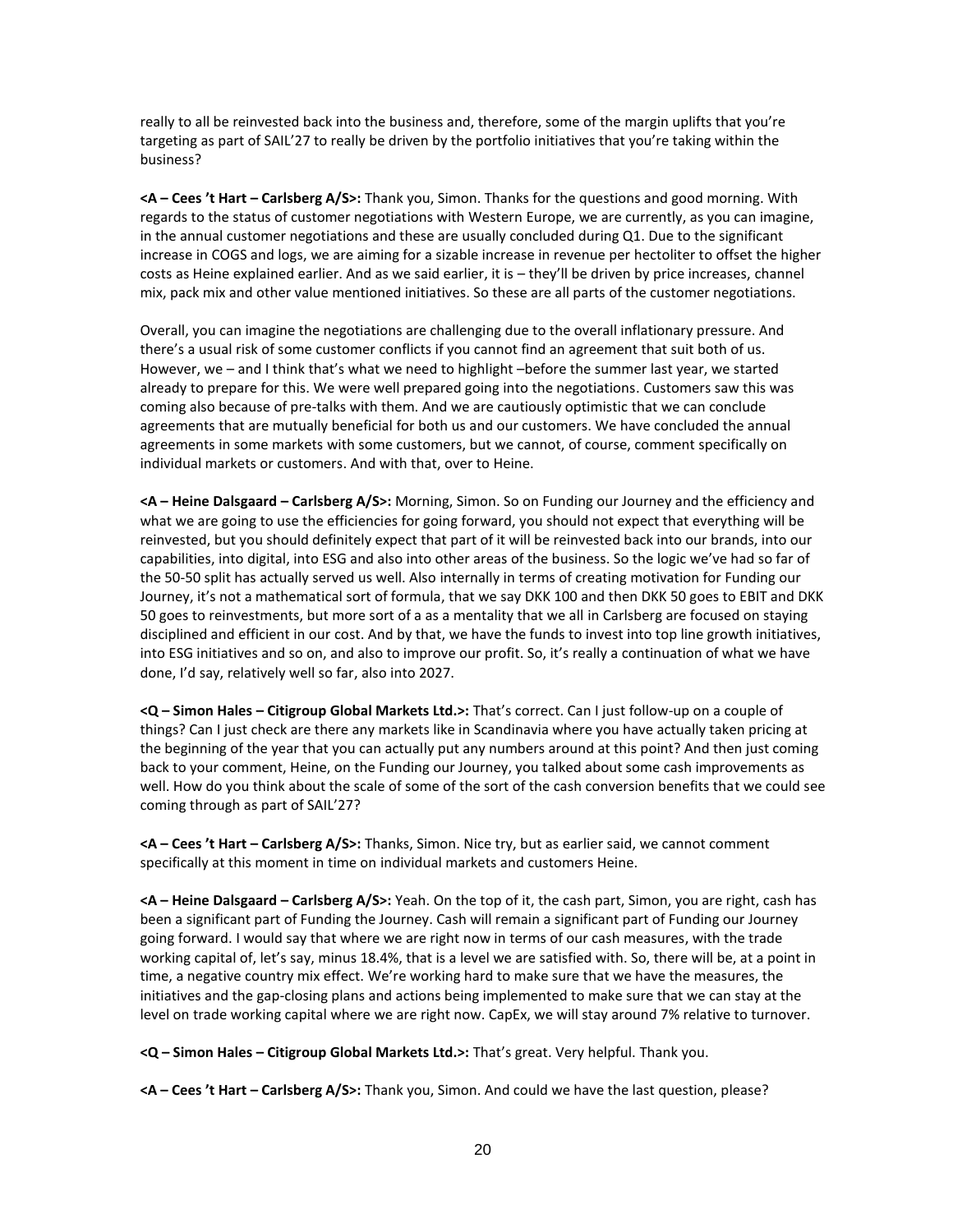**Operator:** Thank you. The last question will be from Fintan Ryan from JPMorgan. Please go ahead. Your line will now be unmuted.

**<Q – Fintan Ryan – JPMorgan Securities Plc>:** Hey. Good morning, Cees. Good morning, Heine. Thanks for the question. And just two, please. First is just both related to SAIL'27. Just following on from Simon's last question, just in terms of the anticipated margin delivery in the mid-term, I appreciate that the SAIL'22 ambition was somewhere around 17% EBIT margin and raw materials absolutely play their part and maybe may not a bit of a stretch. Do you think on sort of on the normalized 2022 base that 2023 onwards do you have any sort of specific ambition in terms of what EBIT – percentage EBIT margin to go for or a target margin with expansion part of the equation.

And then secondly with regard to your CapEx funds, do you – as part of the SAIL'27 ambitions, are there any significant capacity requirements? And I'm thinking particularly of China and India. Are any of those projects going to be kicked off this year, or could they be more backend weighted versus your sort of 2027 plans? Thank you.

**<A – Cees 't Hart – Carlsberg A/S>:** Thank you, Fintan. Your line was not that clear, but we got it. It's about margin ambition and the CapEx plan for SAIL'27. Heine, over to you.

**<A – Heine Dalsgaard – Carlsberg A/S>:** Yeah. Good morning. So, on SAIL'27 and in terms of EBIT margin, we will continue the logic we also had in SAIL'22 which is that we're not really not giving any long-term or mid-term margin guidance. We will not do that for SAIL'27 either. What we will say is that we will grow the top line 3% to 5% and that we will grow our profit – EBIT profit above that level. So that means that there will be a margin progression. How much, when and stuff like that is really not part of our market guidance. So, that is the same as we had for SAIL'22 and it has served us very well.

When it comes to CapEx for SAIL'27, we don't see any new sort of very significant project or requirements going into the new strategy window. We are already now investing quite a lot more into China than what we did just a few years ago and that is already embedded in both 2021 and 2022 numbers. So - and that will continue, by the way, but no significant change versus where we are today.

**<Q – Fintan Ryan – JPMorgan Securities Plc>:** Great. Thank you very much.

#### **Cees 't Hart, CEO, Carlsberg A/S**

Thank you. Thank you for your question. And that was the final question for today. Thank you all for listening in and thank you for your questions. We are really looking forward to meeting you now personally during our roadshow in the coming days and weeks. Until then, have a nice day.

#### **DISCLAIMER**

This transcript contains forward-looking statements, including statements about the Group's sales, revenues, earnings, spending, margins, cash flow, inventory, products, actions, plans, strategies, objectives and guidance with respect to the Group's future operating results. Forward-looking statements include, without limitation, any statement that may predict, forecast, indicate or imply future results, performance or achievements, and may contain the words "believe", "anticipate", "expect", "estimate", "intend", "plan", "project", "will be", "will continue", "will result", "could", "may", "might", or any variations of such words or other words with similar meanings. Any such statements are subject to risks and uncertainties that could cause the Group's actual results to differ materially from the results discussed in such forward-looking statements. Prospective information is based on management's then current expectations or forecasts. Such information is subject to the risk that such expectations or forecasts, or the assumptions underlying such expectations or forecasts, may change. The Group assumes no obligation to update any such forward